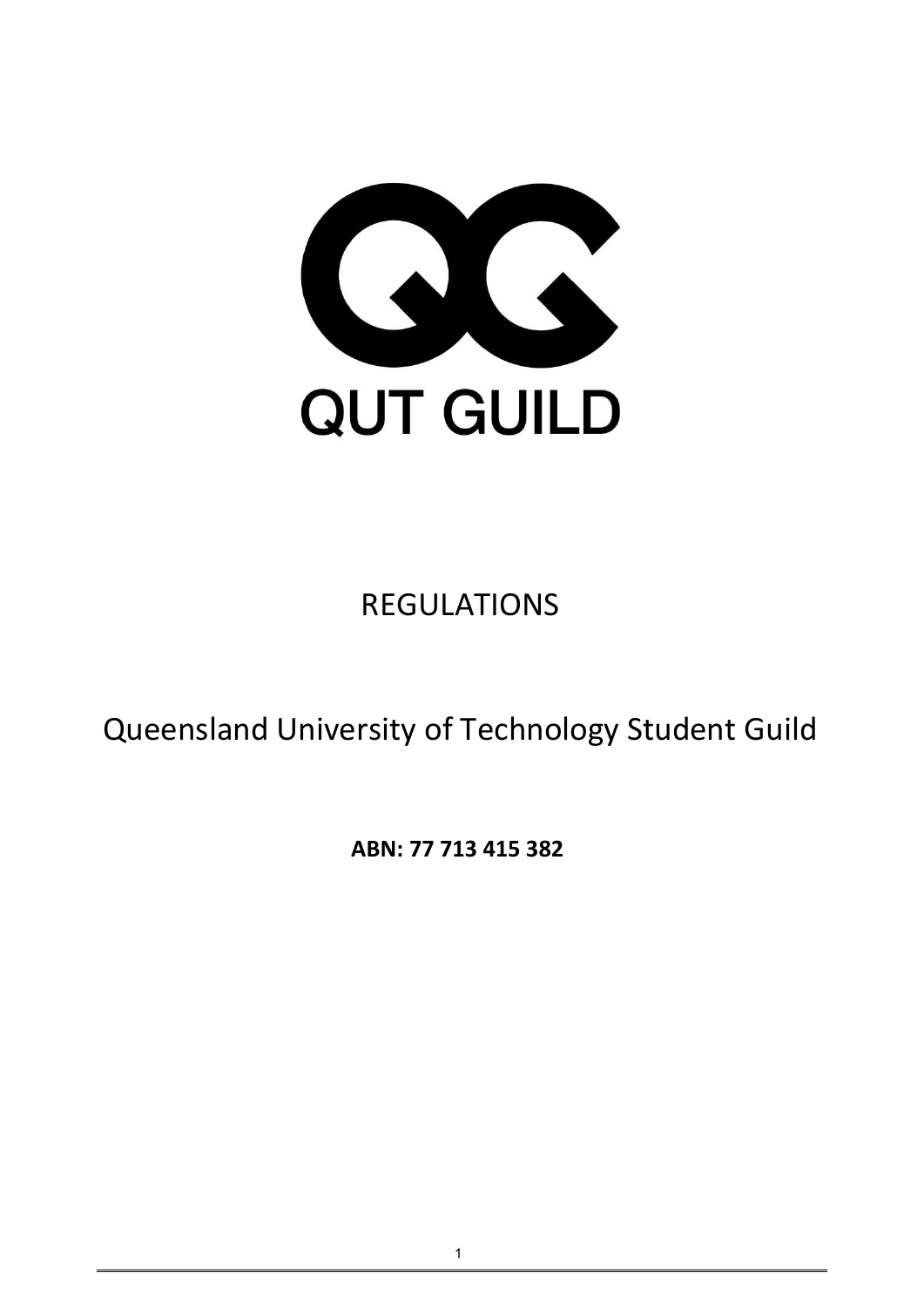# **QUT Student Guild Regulations Contents**

|                 | <b>PART 1 - STANDING ORDERS</b>                                    |            | R25 Meetings of Clubs and Societies Committee               |  |
|-----------------|--------------------------------------------------------------------|------------|-------------------------------------------------------------|--|
| R1              | <b>Application</b>                                                 | <b>R26</b> | <b>Notice</b>                                               |  |
| R <sub>2</sub>  | <b>Suspension of Standing Orders</b>                               |            | <b>PART 3 - AFFILIATED BODIES</b>                           |  |
| R <sub>3</sub>  | <b>Order of Business</b>                                           | <b>R27</b> | Interpretation                                              |  |
| R4              | Procedure                                                          | <b>R28</b> | <b>Affiliation by the Guild</b>                             |  |
| R5              | <b>Member Conduct</b>                                              | <b>R29</b> | <b>Affiliated Bodies</b>                                    |  |
| R6              | <b>Motions</b>                                                     |            | <b>PART 4 - MEMBERS OF GUILD COUNCIL</b>                    |  |
| R7              | <b>Amendments to Motions</b>                                       | <b>R30</b> | President                                                   |  |
| R8              | <b>Motions on Notice</b>                                           | <b>R31</b> | <b>Guild Secretary</b>                                      |  |
| R9              | <b>Procedural Motions</b>                                          | <b>R32</b> | <b>Treasurer</b>                                            |  |
| <b>R10</b>      | <b>Roll Call</b>                                                   | <b>R33</b> | <b>Vice-President (Student Rights)</b>                      |  |
| R11             | <b>Question Time</b>                                               | <b>R34</b> | <b>Vice-President (Campus Culture)</b>                      |  |
| <b>R12</b>      | <b>In-Camera Sessions of Meetings</b>                              | <b>R35</b> | <b>Vice-President (Sport)</b>                               |  |
| R <sub>13</sub> | <b>Reports and Papers</b>                                          | <b>R36</b> | <b>Vice-President (Gender &amp; Sexuality)</b>              |  |
| <b>R14</b>      | <b>Minutes</b>                                                     | <b>R37</b> | <b>Guild Newspaper Editor</b>                               |  |
|                 | <b>PART 2 - GUILD BODIES</b>                                       | <b>R38</b> | <b>Environment Officer</b>                                  |  |
| R <sub>15</sub> | <b>Meetings of Guild Council</b>                                   | <b>R39</b> | <b>Abilities Officer</b>                                    |  |
| R <sub>16</sub> | <b>Extraordinary Meetings of Guild Council</b>                     | <b>R40</b> | <b>Indigenous Officer</b>                                   |  |
| R17             | <b>Annual General Meeting</b>                                      |            | R41 International Students Officer                          |  |
| R <sub>18</sub> | <b>Executive Committee</b>                                         |            |                                                             |  |
| R <sub>19</sub> | <b>Meetings of Executive Committee</b>                             |            | R42 Postgraduate Students Officer<br><b>R43 Councillors</b> |  |
| <b>R20</b>      | <b>Extraordinary Meetings of Executive</b><br><b>Committee</b>     |            |                                                             |  |
| R21             | <b>Register of Members' Interests</b>                              |            | <b>R44 Reimbursements and Honorarium</b>                    |  |
| <b>R22</b>      | <b>Leave of Absence</b>                                            |            | <b>R45 Acting Elected Officers</b>                          |  |
| <b>R23</b>      | <b>Clubs and Societies Committee</b>                               |            |                                                             |  |
| <b>R24</b>      | <b>Election of Clubs and Societies</b><br><b>Committee Members</b> |            |                                                             |  |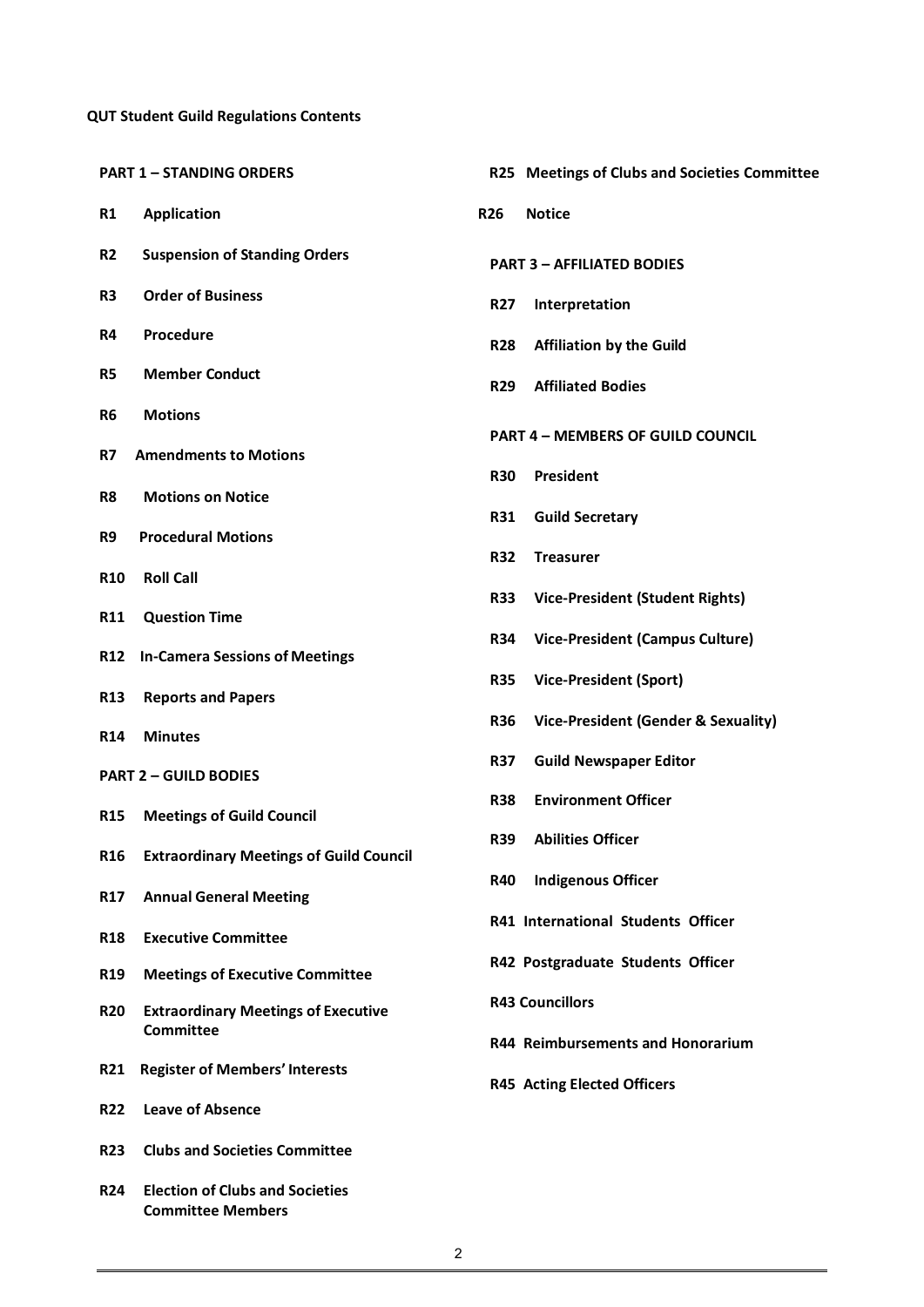**PART 5 – GUILD PUBLICATIONS**

- **R46 Guild Newspaper**
- **PART 6 – POLICY**
- **R47 Guild Policies**
- **R48 Staffing Policies**
- **R49 Access to Guild Information**
- **PART 7 – FINANCE AND LEGAL**
- **R50 Guild Budget**
- **R51 Income and Expenditure**
- **R52 Powers and Responsibilities of the Guild Auditor**
- **R53 Common Seal**
- **PART 8 – ELECTIONS**
- **R54 Election Regulations**
- **PART 9 – DICTIONARY**
- **R55 Definitions and Interpretation**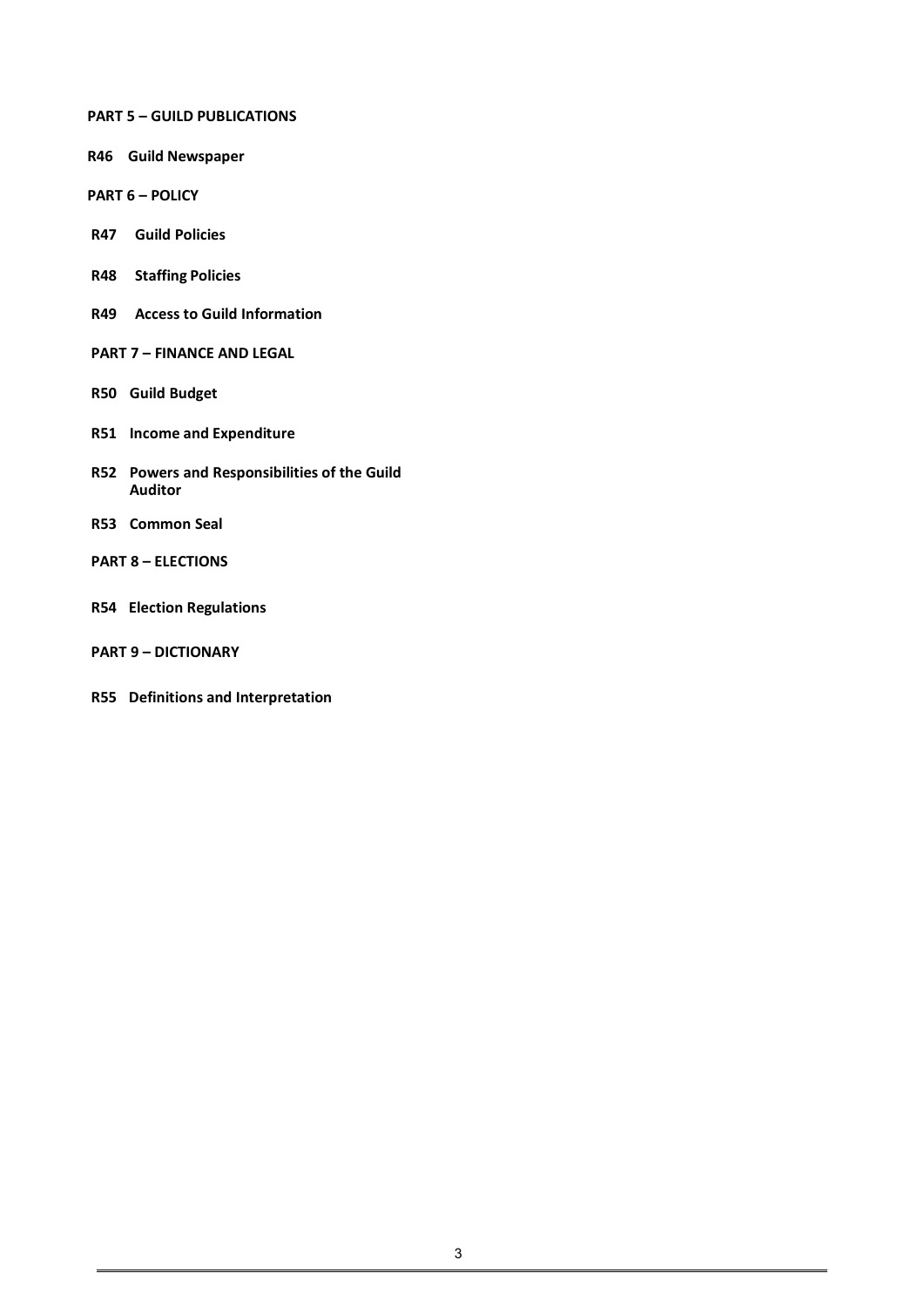## **Part 1 – Standing Orders**

## **R1 Application**

- 1.1 These Standing Orders shall apply to all meetings of Guild bodies.
- 1.2 Where inconsistencies exist between these Standing Orders and any other Part of these Regulations, the other Part of the Regulations shall prevail.

## **R2 Suspension of Standing Orders**

- 2.1 These Standing Orders may be suspended by resolution of the Guild body.
- 2.2 Unless there has been a suspension of the Standing Orders, matters shall be dealt with in the order they appear on the agenda.

# **R3 Order of Business**

- 3.1 The regular order of business for Guild Council shall be as follows:
	- 1. Opening and Credentials:
		- 1.1 Acknowledgment of Country
		- 1.2 Leave of Absence
		- 1.3 Apologies
	- 2. Additions/Deletions to the Agenda
	- 3. Confirmation of Minutes
	- 4. Business and Reports Arising from Minutes
	- 5. Acceptance and Endorsement of Correspondence
	- 6. Presentation of Financial Reports and Ratification of Expenditure
	- 7. Announcements of Members
		- 7.1 Elections and Appointments of Members
		- 7.2 Resignations of Members
	- 8. Amendments to the Constitution, Regulations or Policy
	- 9. Presentation of Reports and Papers
	- 10. Question Time:
		- 10.1 Questions on Notice
		- 10.2 Questions without Notice
	- 11. Motions with Notice
	- 12. General Business (Motions without Notice)
	- 13. Closure 13.1 Date, Time and Location of Next Meeting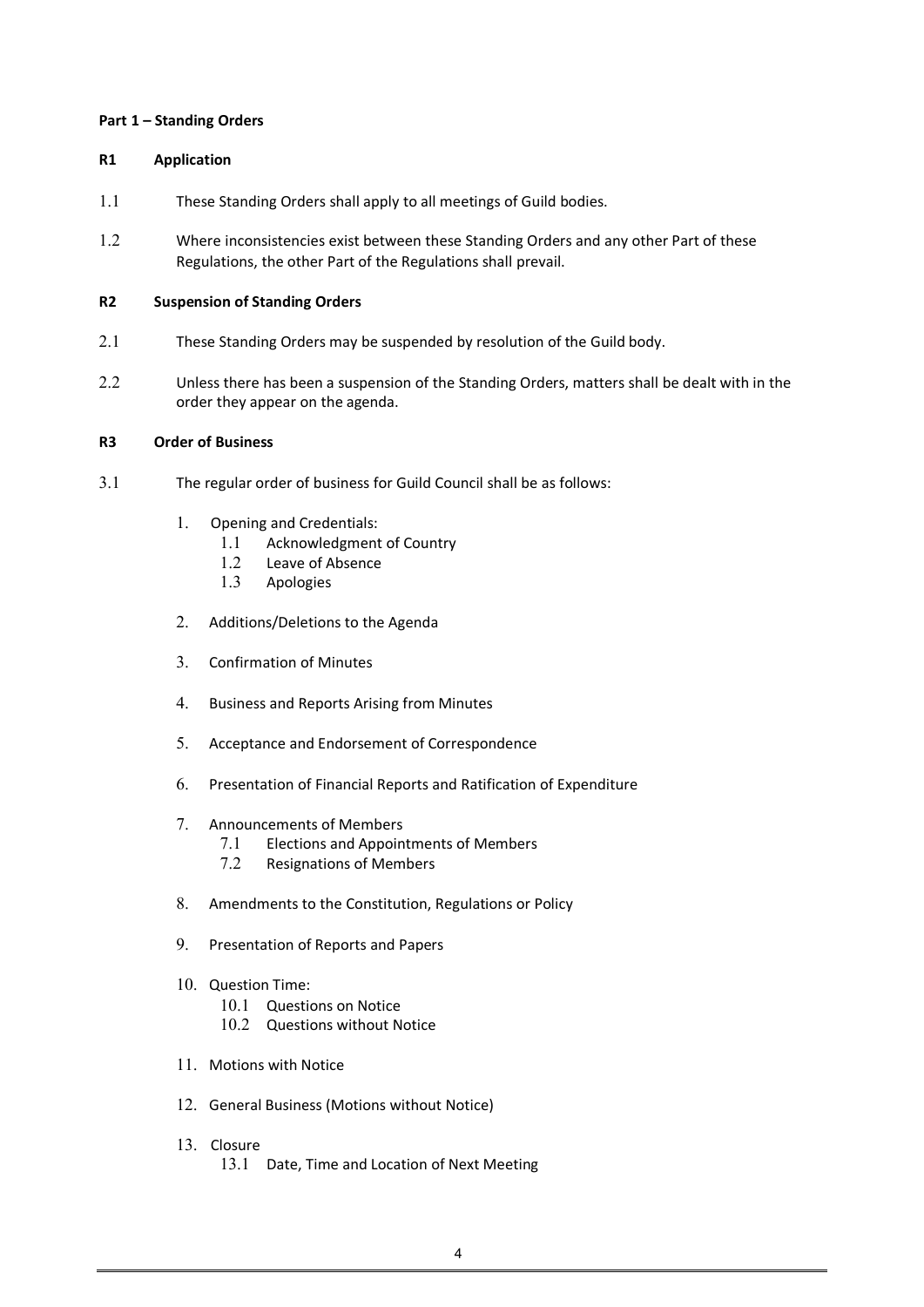- 3.2 The regular order of business at an Annual General Meeting shall be as follows:
	- 1. Opening and Credentials:
		- 1.1 Acknowledgement of Country
	- 2. Confirmation of Minutes of the Previous Annual General Meeting of the Guild
	- 3. In due order the tabling and consideration of:
		- 3.1 The Annual Report of the Guild;
		- 3.2 The Audited Balance Sheet and Auditor's Report;
		- 3.3 The Annual Budget for the Following Financial Year.
	- 4. Business Pending for the Following Financial Year
	- 5. Reports of Elected Officers
	- 6. General Business (Motions without Notice)
- 3.3 The regular order of business for the Executive Committee and Clubs and Societies Committee will be the same as for Guild Council, except:
	- (a) for the Executive Committee, items 8 and 10 will not apply; and
	- (b) for the Clubs and Societies Committee, items 8 and 10 will not apply and item 6 will read, "Ratification of Expenditure".

# **R4 Procedure**

- 4.1 The Chair shall preside over the debate and ensure that the Standing Orders are followed.
- 4.2 The Chair will interpret the Standing Orders, whose ruling shall be final subject to Rule 4.13.
- 4.3 No proxies shall be permitted at meetings of Guild bodies.
- 4.4 Meetings may be held in person, or by phone, video link or such other means whereby the members of the Guild body are able to directly communicate with each other without being physically present together in the one place, provided always that the means of the meeting is approved by the Guild body. In the case that a member uses a phone linkup, two members of the Guild body must confirm that the person on the line is the member of the Guild body.
- 4.5 When the Chair speaks any person then speaking or offering to speak shall cease to do so.
- 4.6 Any person desiring to speak must indicate this by raising his or her hand and shall wait to be called by the Chair.
- 4.7 Where two or more persons indicate to the Chair that they desire to speak, the Chair shall call the person who first indicated their desire to speak.
- 4.8 All remarks shall be addressed to the Chair.
- 4.9 Any student may at any time rise and address the Chair on a point of order. A point of order shall mean a question as to whether the present proceedings are in order or proper pursuant to these Standing Orders.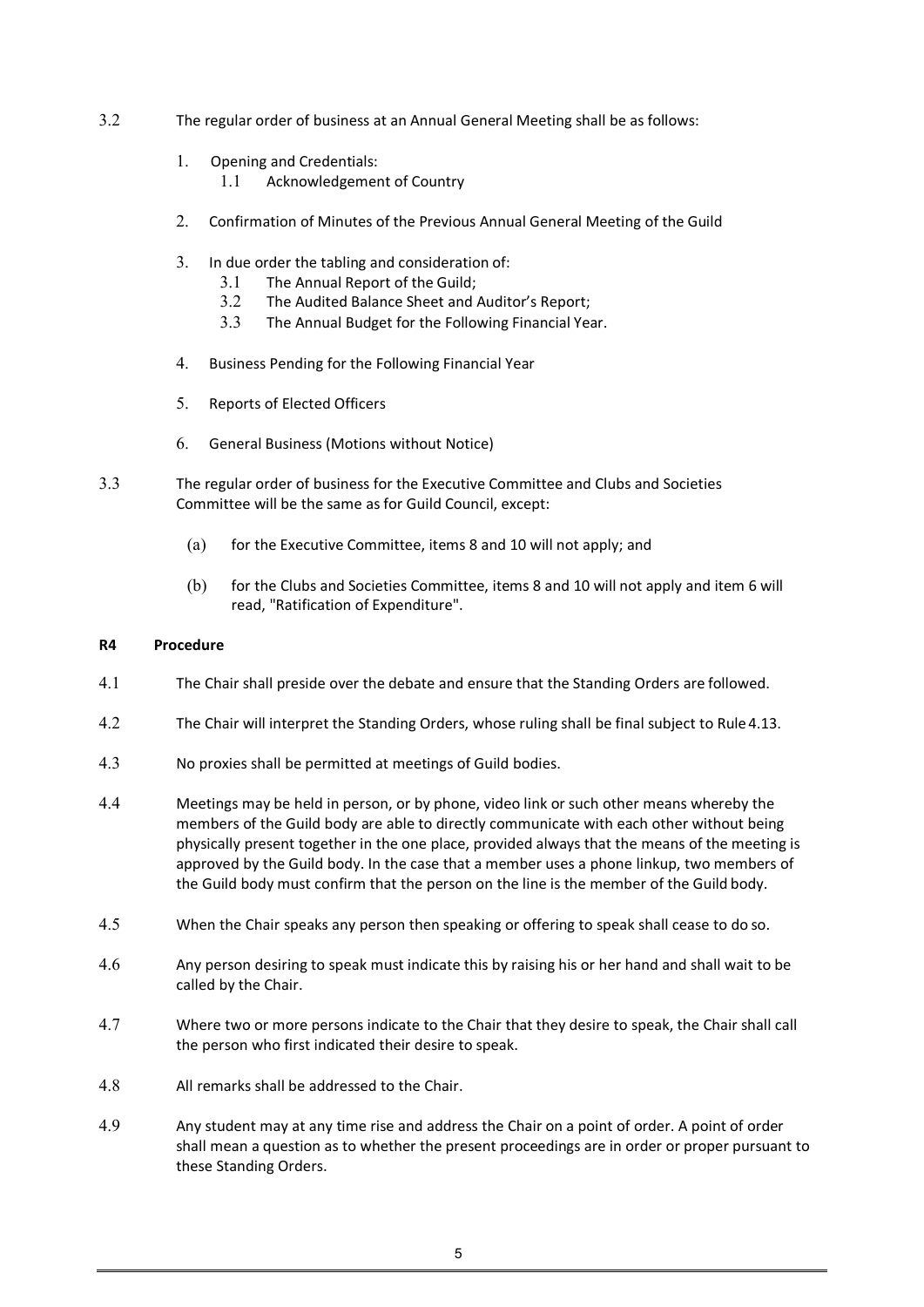- 4.10 A point of order may be raised subject to the following:
	- (a) That student must at once state they are taking a point of order and shall confine their remarks to the point of order raised;
	- (b) The point of order must be taken immediately following the alleged breach of the Standing Orders; and
	- (c) The Chair shall then make a ruling on the point of order.
- 4.11 Any student may at any time rise and address the Chair on a point of information. A point of information shall mean information offered to or asked of the person currently speaking to the matter before the meeting, and shall not consist of any argument.
- 4.12 A point of information may be raised subject to the following:
	- (a) The student must at once state they are taking a point of information;
	- (b) The remarks must be confined to the point of information raised;
	- (c) There shall be no debate on the matter;
	- (d) The point of information should be taken immediately upon it becoming relevant to the debate; and
	- (e) The Chair has the discretion as to whether or not to allow the point of information.
- 4.13 A student may move dissent in any ruling of the Chair. On such motion being moved the following shall apply:
	- (a) The Chair shall vacate the chair;
	- (b) In the case of Guild Council, the Deputy Chairperson shall take the chair. If the Deputy Chairperson (in the case of Guild Council) is absent or refuses to chair the meeting, or where a deputy chair is not specified under these Regulations (in the case of the Executive Committee or the Clubs and Societies Committees), the Guild body must elect a person present to temporarily chair the meeting;
	- (c) The Chair shall have the option of speaking to the dissent motion;
	- (d) The mover shall speak;
	- (e) The motion "That the Chair's ruling be dissented in" shall then be put without further debate;
	- $(f)$  If the motion is lost the Chair shall resume the Chair and business shall continue;
	- (g) If the motion is carried the Chair shall resume the Chair and business should continue as if the Chair had given the opposite ruling to the ruling dissented in.

# **R5 Member Conduct**

5.1 Every person in attendance at a meeting of a Guild body shall remain seated unless standing to speak.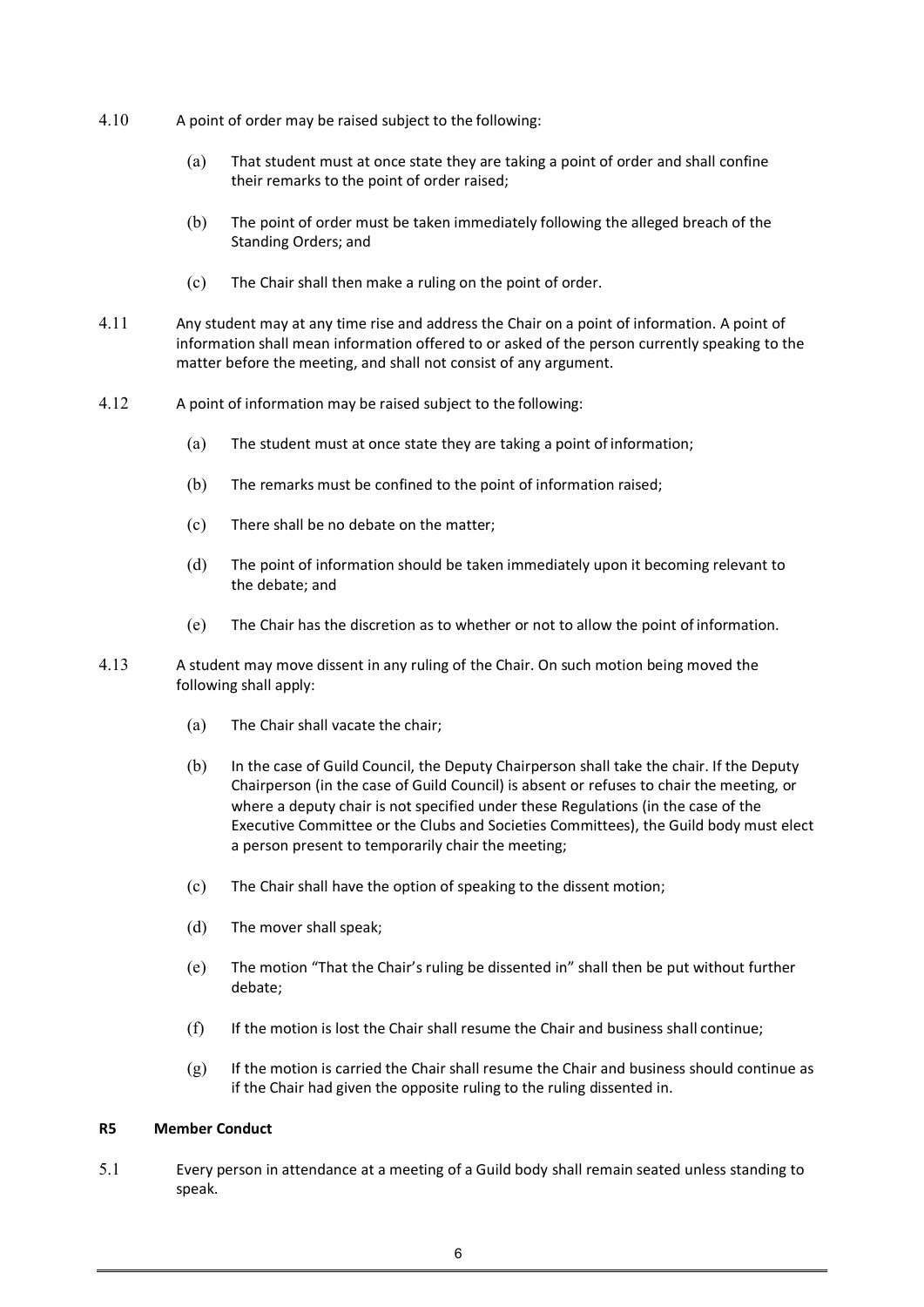- 5.2 All debate must be relevant to the matter before the meeting.
- 5.3 No person may personally insult another person in attendance or use offensive or disorderly language at the meeting. Such conduct shall be dealt with according to the following:
	- (a) The Chair shall ask the offending person to withdraw the insult or offensive or disorderly language and to apologise;
	- (b) If a person has drawn the attention of the Chair to an insult or offensive or disorderly language, the Chair shall make a ruling on whether or not the comments were insulting, offensive or disorderly and rule whether they should be withdrawn and an apology given;
	- (c) The Chair may name a person who insults another person in attendance or who uses offensive or disorderly language.
- 5.4 The Chair may also name a person if that person has:
	- (a) obstructed the proceedings of the meeting;
	- (b) refused to observe Standing Orders;
	- (c) disregarded a ruling of the Chair; or
	- (d) has otherwise acted in a disorderly manner.
- 5.5 The Chair's naming of any person shall be minuted.
- 5.6 If the Chair names a person three times, that person shall remove themselves from the meeting and may no longer participate in the meeting.
- 5.7 No person shall interrupt another person whilst that person is speaking, unless to:
	- (a) call attention to a point of order or point of information;
	- (b) call attention to a want of quorum;
	- (c) call attention to the presence of visitors; or
	- (d) move a procedural motion.
- 5.8 The Chair may adjourn a meeting on their own initiative where the meeting is becoming so disorderly that it appears impossible for business to be properly transacted. Such an adjournment may be for a short time or the Chair may request that the meeting be rescheduled.

#### **R6 Motions**

- 6.1 All motions proposed without notice shall be delivered in writing to the Chair at the commencement of the meeting, or during discussion of the relevant agenda item, unless the Constitution and Regulations requires otherwise.
- 6.2 All motions shall be determined in the following manner:
	- (a) Any motion, other than a procedural motion, not seconded shall lapse and shall not be further discussed;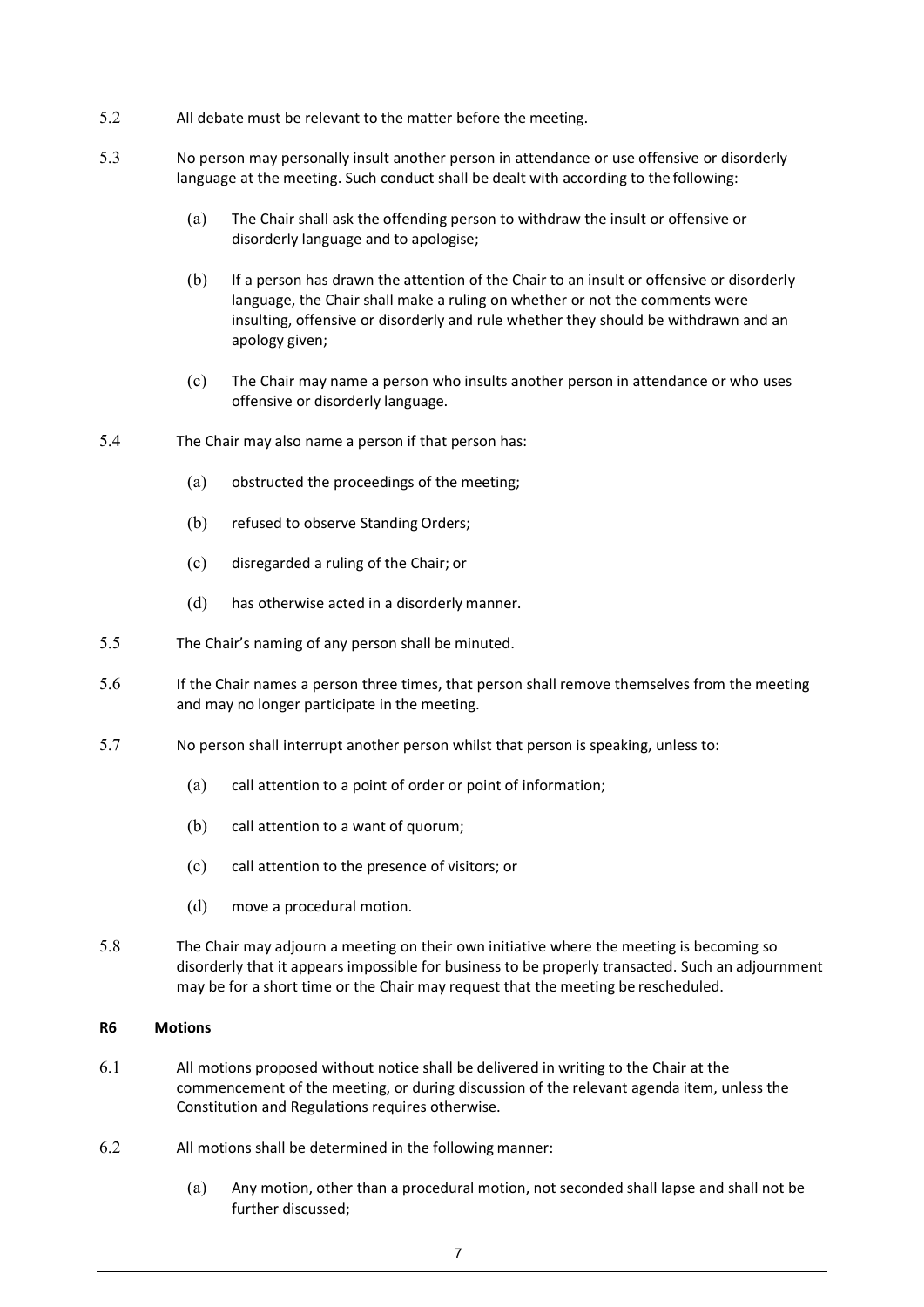- (b) The mover of the motion shall not speak longer than 5 minutes at the time of moving the motion, to present argument in support of the motion and 5 minutes to reply. Reply must be limited to answering arguments advanced against the motion. No further discussion shall take place after the mover has replied;
- (c) The seconder of such motion and all other speakers shall be limited to 5minutes;
- (d) The seconder may reserve their right to speak, until a later stage of the debate;
- (e) The meeting may resolve to extend the time of any speaker, but such additional time shall not exceed 5 minutes (i.e. a maximum 10 minutes of speaking, including the initial 5 minutes);
- (f) After a motion or amendment has been moved and seconded, no more than two students shall speak in succession on one side, either for or against the motion. If there are no further speakers on one side of the debate after there have been two speakers on the other side of the debate the motion will be put to the meeting, subject to the mover's reply;
- $(g)$  If at the conclusion of the seconder's remarks no student speaks against the motion, the motion or amendment shall be put to the meeting after the mover has exercised any reply.
- 6.3 No person shall speak twice to a motion before the meeting, except:
	- (a) in explanation of a point of information;
	- (b) where the person is the mover of the motion before the Chair, in right of reply;
	- (c) in personal explanation of their own previous statement, keeping strictly to the point misunderstood, with express permission of the Chair; or
	- (d) otherwise with express permission of the Chair.
- 6.4 Debate on a motion is deemed to be closed if any motion has been discussed for 35 minutes. At such time the Chair shall call on the mover to reply. The meeting may resolve to continue the debate, but in no instance shall the debate exceed one hour. At such time the Chair shall call on the mover to reply.
- 6.5 All resolutions of a Guild body shall be made by a simple majority unless otherwise prescribed by the Constitution or Regulations.
- 6.6 In the event of a vote being tied, a resolution shall be declared lost.
- 6.7 When a vote has been taken, the Chair shall announce whether or not the motion has been carried.
- 6.8 A mover or seconder may withdraw their support for a motion or amendment. If such support is withdrawn, other students present may move and second the motion or amendment in question.
- 6.9 When a student has given notice of a motion but is not present, another student may move and second the motion.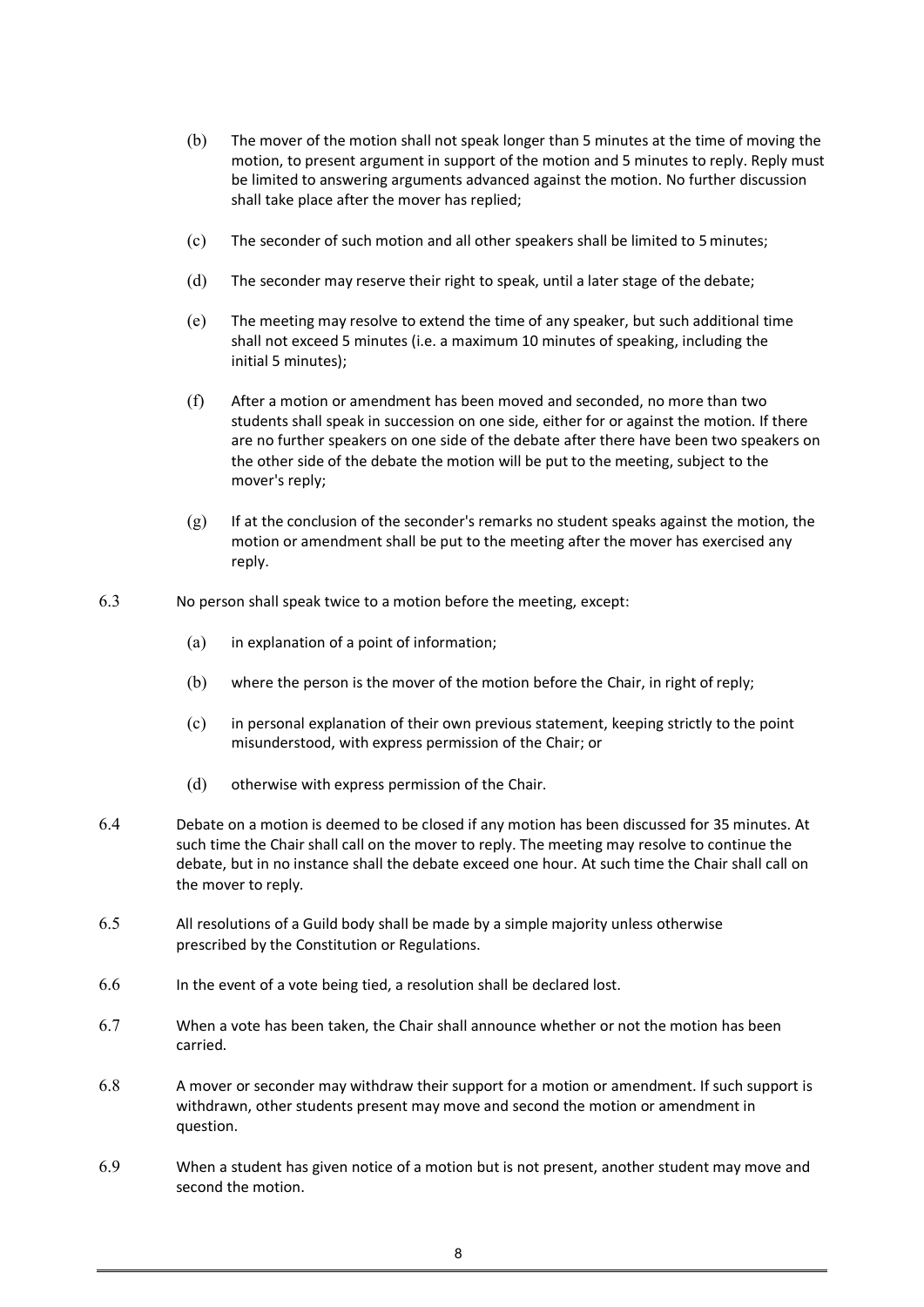- 6.10 Once a motion has been carried it becomes a resolution and may not be debated further. A resolution may not be rescinded except by a motion on notice at another meeting of the Guild body.
- 6.11 The Chair will not accept a motion of the same substance to one that has already been put during the same meeting, including a motion that is inconsistent with a previous resolution of the meeting.
- 6.12 The Chair may divide any motion, except a procedural motion, containing two or more separate items into separate motions, provided that each motion must have a mover and seconder.

# **R7 Amendments to Motions**

- 7.1 At any time during the debate on any motion, motion may be amended by the mover with the consent of the seconder.
- 7.2 At any time during the debate on any motion, an amendment may be proposed subject to the following:
	- (a) All proposed amendments must be delivered in writing to the Chair;
	- (b) The Chair shall not accept amendments to motions on notice that are not within the scope of the notice or which could commit the Guild to greater financial obligations than the notice specified;
	- (c) The Chair shall not accept an amendment, the effect of which is to establish a direct negative to the question contained in the motion, or which does not preserve the substance of the motion;
	- (d) The Chair shall not accept an amendment that if carried, would make the substantive motion unintelligible.

# 7.3 Amendments are to be dealt with in accordance with the following:

- (a) Only one amendment shall be debated at a time and such amendment must be considered by the meeting before any further amendment is considered;
- (b) The Chair shall not accept an amendment to an amendment before the Chair;
- (c) All amendments shall be put before the substantive motion is put;
- (d) If the mover of the substantive motion accepts the amendment, the amendment shall become part of the substantive motion and debate shall continue;
- (e) If the mover of the substantive motion does not accept the amendment, the Chair shall call for a seconder to the amendment. If there is no seconder to the amendment, the amendment lapses and debate on the substantive motion shall continue. If there is a seconder, the meeting shall debate the amendment as it would any other motion, subject to (f) and (g) below;
- (f) The mover of the amendment may speak to that amendment notwithstanding they have spoken already on the substantive motion;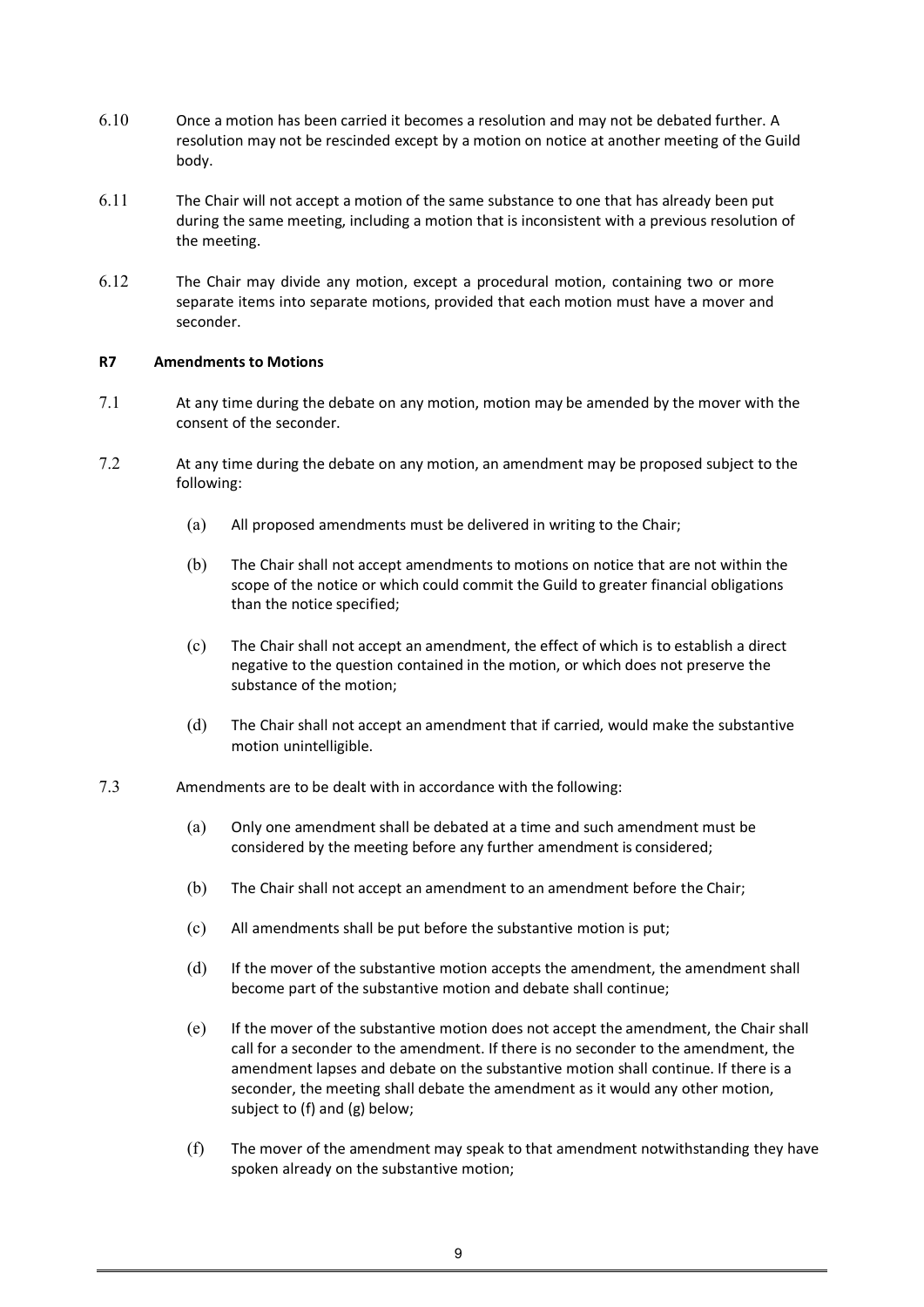- $(g)$  The mover of the amendment has no right of reply in respect of the amendment, but may, in accordance with these Standing Orders, speak to the substantive motion, once the amendment has been put;
- (h) If the amendment is carried, the substantive motion shall be so amended, and debate shall continue on the substantive motion;
- (i) Should an amendment put to the meeting be lost, debate shall continue on the substantive motion, or the next amendment as the case may be.

# **R8 Motions on Notice**

- 8.1 Students may deliver written motions to have placed on the agenda of a Guild body to be debated at its next meeting. Written motions must be delivered to the person appointed to receive such motions for the Guild body, who must ensure that the motion appears on the agenda. Such motions shall be signed by the mover and seconder.
- 8.2 To appear on the agenda of the next meeting, the motion must be delivered to the appointed person one clear day before the agenda is sent to members of the Guild body.

## **R9 Procedural Motions**

- 9.1 The mover of a procedural motion may give a brief explanation of the reason for which the motion is moved.
- 9.2 A procedural motion does not require a seconder.
- 9.3 Except as provided pursuant to the Standing Orders, a procedural motion shall not be debated.
- 9.4 A procedural motion shall be put immediately on receipt by the Chair.
- 9.5 For the purposes of the Standing Orders, the following motions are procedural motions:
	- (a) "That the motion be now put";
	- (b) "That the meeting proceed to the next business";
	- (c) "That the motion lie on the table";
	- (d) Motions relating to adjournment of debate;
	- (e) Motions relating to the adjournment of the meeting;
	- (f) Motions relating to limitation of debate;
	- (g) Motions relating to temporary adjournments;
	- (h) Motions relating to the extension of time limits;
	- (i) "That the speaker no longer be heard";
	- (j) "That the matter be referred to the relevant committee";
	- $(k)$  "That the matter be referred back to the relevant committee";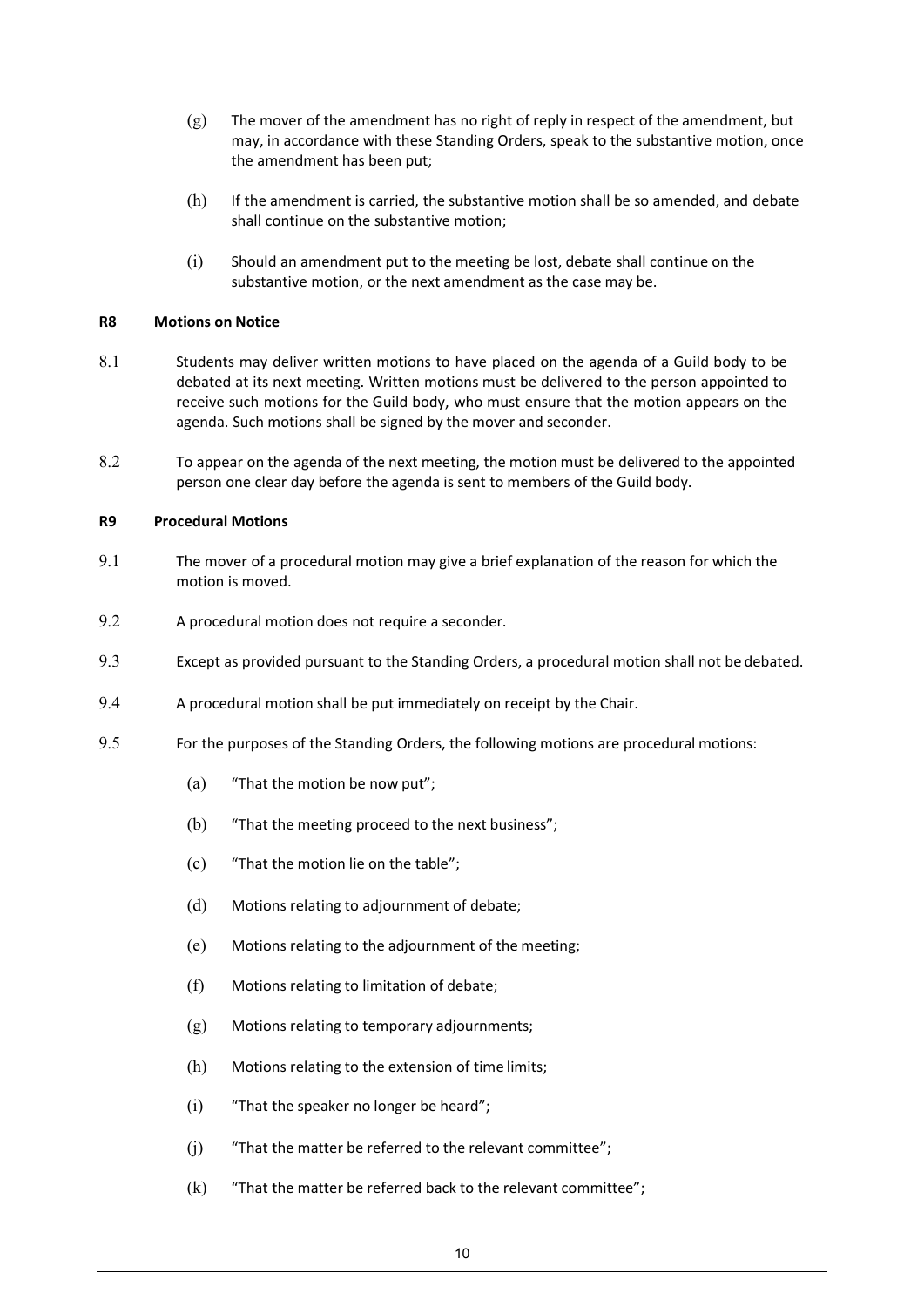- (l) Motions to consider matters en bloc;
- (m) Motions of dissent in a ruling of the Chair;
- (n) Motions to move in camera.

# **R10 Roll Call**

- 10.1 Voting shall be by show of hands unless the Constitution or Regulations specify otherwise.
- 10.2 A roll call can be directed by the Chair or may be requested by at least 25 per cent of votes exercisable by those present.
- 10.3 When a vote has been taken by a show of hands, 25 per cent of votes exercisable by those present may, by rising in their seats, require that the vote be confirmed by roll call.
- 10.4 Where a roll call is taken, it shall be conducted in such a manner as the Chair shall decide and the nature of each member's vote shall be recorded in the minutes.
- 10.5 Roll calls will not be taken for procedural motions.

# **R11 Question Time**

- 11.1 Where question time exists on the agenda, students may ask questions relating to the affairs of the Guild through the Chair to any relevant elected officer.
- 11.2 The Chair may disallow any question which they think should not be put, specifically if the Chair deems the question to be frivolous or irrelevant.
- 11.3 Matters contained in answers to questions shall not be debated during question time.
- 11.4 Question time shall last no longer than 40 minutes during each meeting.
- 11.5 Questions may be placed "on notice", that is, tabled in the agenda stating the text of the question, to whom it is asked and by whom it is asked.
- 11.6 All questions on notice must be given to such person as appointed to receive such questions for the Guild body no less than one clear day before the agenda for the meeting is sent to members of the body.
- 11.7 The elected officer to whom a question is asked may, if they do not have the immediate information with which to answer the question, request of the Chair to place the question on notice for the next ordinary meeting.
- 11.8 The reply to a question on notice shall be given to the person appointed to receive such replies for the Guild body. A copy of that answer shall also be supplied to the student who asked the question.
- 11.9 A student asking such a question and who has received a copy of the reply may ask the question in the meeting and have the reply read.
- 11.10 Questions to elected officers may only relate to the affairs for which the elected officer is officially connected, or to a matter of administration for which they are responsible, or to any proceeding matter in the meeting that is relevant to that elected officer.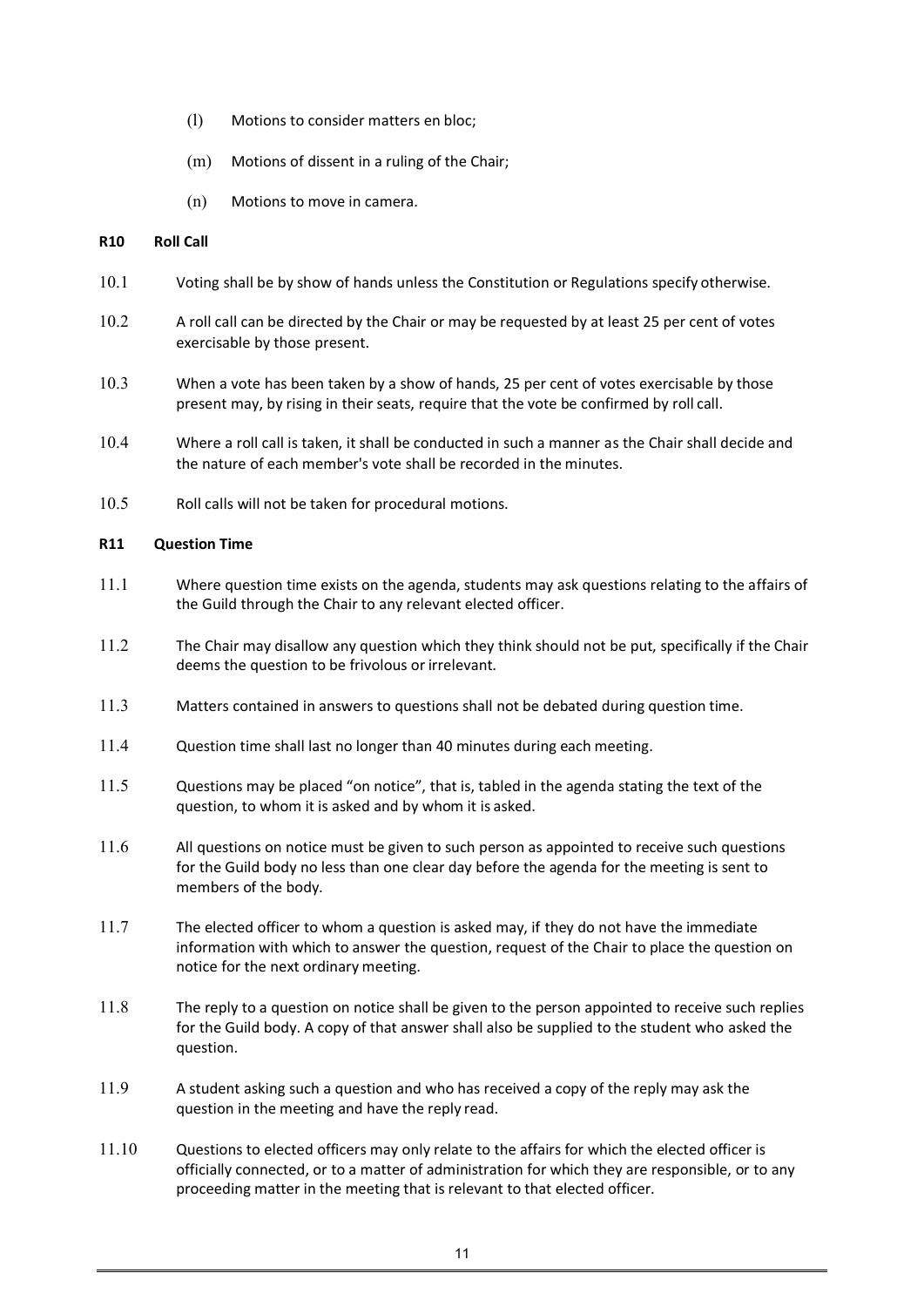- 11.11 Any questions seeking detailed answers should be placed on notice.
- 11.12 The Chair will stop students from asking questions that are excessively long in delivery, or that are in effect a speech.
- 11.13 The Chair may request that a question asked be divided into separate questions.
- 11.14 Questions may not contain arguments, inferences, imputations or expressions of hypothetical matters, and may not ask for expression of legal opinion.
- 11.15 A member may answer a question in such a way as they think fit, although any answer given must be relevant to the question asked.
- 11.16 The Chair may at their discretion, permit supplementary questions to be asked in order to elucidate an answer given to a previous question.

#### **R12 In-Camera Sessions of Meetings**

- 12.1 Only members and those persons approved by the meeting may attend the in camera session.
- 12.2 Minutes taken at an in camera session shall be confirmed only at an in camera session of the Guild body.
- 12.3 Members present at an in camera session shall be required to observe that such proceedings are confidential.

#### **R13 Reports and Papers**

- 13.1 Any reports given must be noted in the Minutes.
- 13.2 If a member that is required to report to the meeting does not do so, the absence of such a report, and any reason given for such absence, shall be noted in theminutes.
- 13.3 Upon the presentation of a report or paper, the meeting must consider a motion to either accept, note or reject the report or paper or let the report or paper "lie on the table".

## **R14 Minutes**

- 14.1 All proceedings of Guild bodies shall be minuted. Such minutes shall record members' votes on motions and amendments, the attendance status of members, any roll calls, the presentation of reports and papers, and questions.
- 14.2 Only students present at the meeting of those minutes to be confirmed can vote on the confirmation of those minutes.
- 14.3 All minutes of Guild Council, apart from those taken at an in-camera session, shall be shared publicly in a manner that is reasonably accessible to all students within 7 days of a meeting.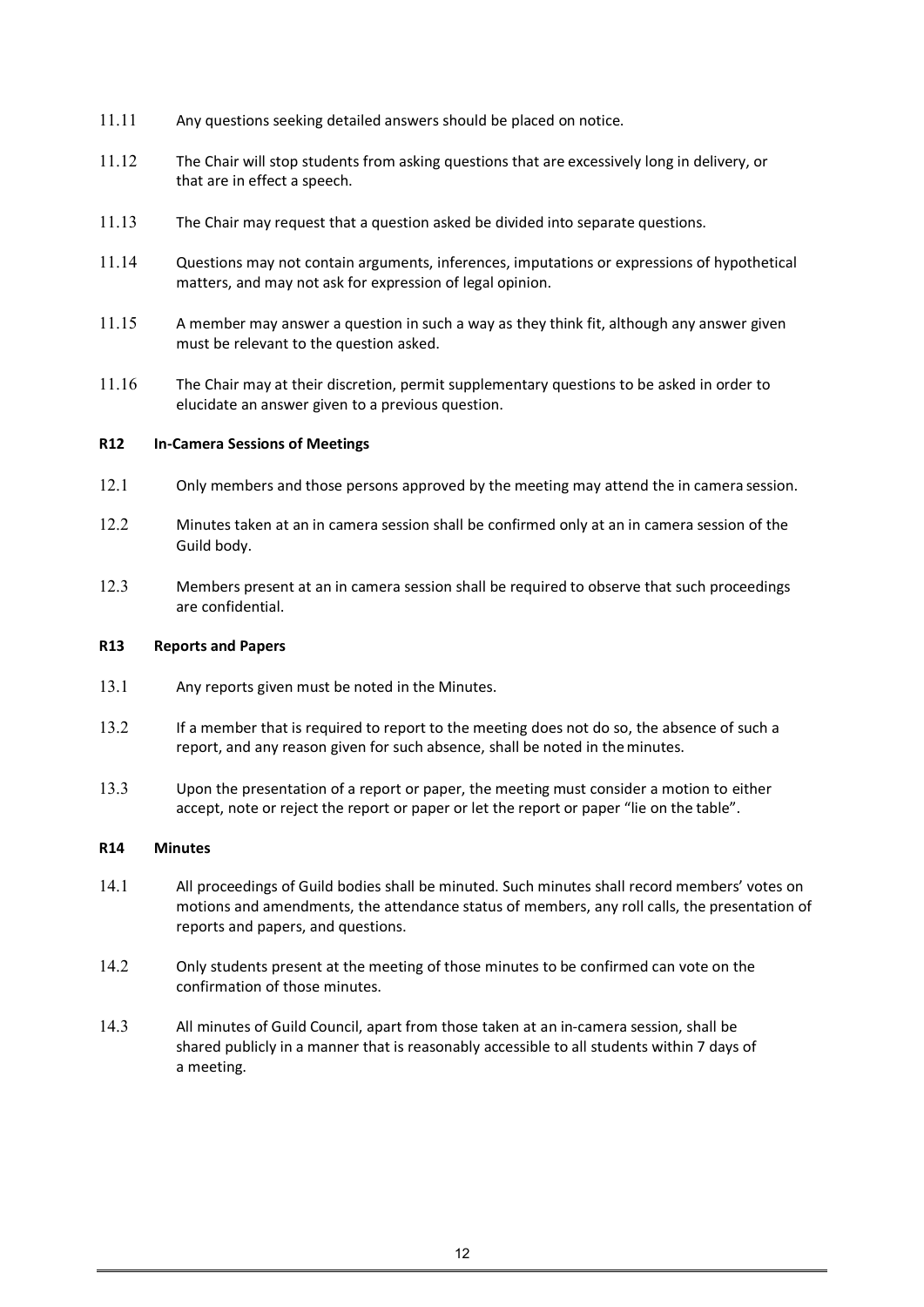# **Part 2 – Guild Bodies**

## **R15 Meetings of Guild Council**

- 15.1 The Chair shall chair meetings of Guild Council in accordance with the Constitution and Regulations.
- 15.2 The Chair shall be entitled to the use of such Guild resources that enables the Chair to carry out the Chair's duties as defined in the Constitution and Regulations.
- 15.3 Meetings of Guild Council shall be convened a minimum of eight times in each year provided that the first meeting of each Guild Council shall occur within 90 days of its term commencing.
- 15.4 For each meeting of Guild Council, the Guild Secretary shall give not less than seven days' notice of the meeting and its agenda to the members of Guild Council, provided that Guild Council may by resolution accept additional business at any meeting other than an extraordinary meeting.
- 15.5 If a quorum is not present within 30 minutes of the time specified in the notice of meeting, the meeting may not be opened.
- 15.6 If a meeting loses quorum after having attained quorum, it may continue to consider business for up to 10 minutes without a quorum being present, but no motion may be put to a vote. If a quorum is not again present within that 10 minutes, the meeting closes.
- 15.7 The Guild Secretary is responsible for:
	- (a) causing full and accurate minutes of all meetings of Guild Council to be kept;
	- (b) receiving motions on notice for Guild Council;
	- (c) receiving questions on notice for Guild Council; and
	- (d) receiving replies to questions on notice for Guild Council.

# **R16 Extraordinary Meetings of Guild Council**

- 16.1 A requisition under C10.3 must state the specific business which is to be dealt with at the meeting, together with any motions on notice, and be accompanied by any supporting documentation necessary to be considered by the meeting.
- 16.2 The business of an extraordinary meeting of Guild Council shall be restricted to those matters specified in the requisition for such meeting.

#### **R17 Annual General Meeting**

- 17.1 The Annual General Meeting of Guild Council must be held in each calendar year on or before 31 December.
- 17.2 The following must be presented to the Annual General Meeting of Guild Council:
	- (a) the audited financial statements for the last completed financial year;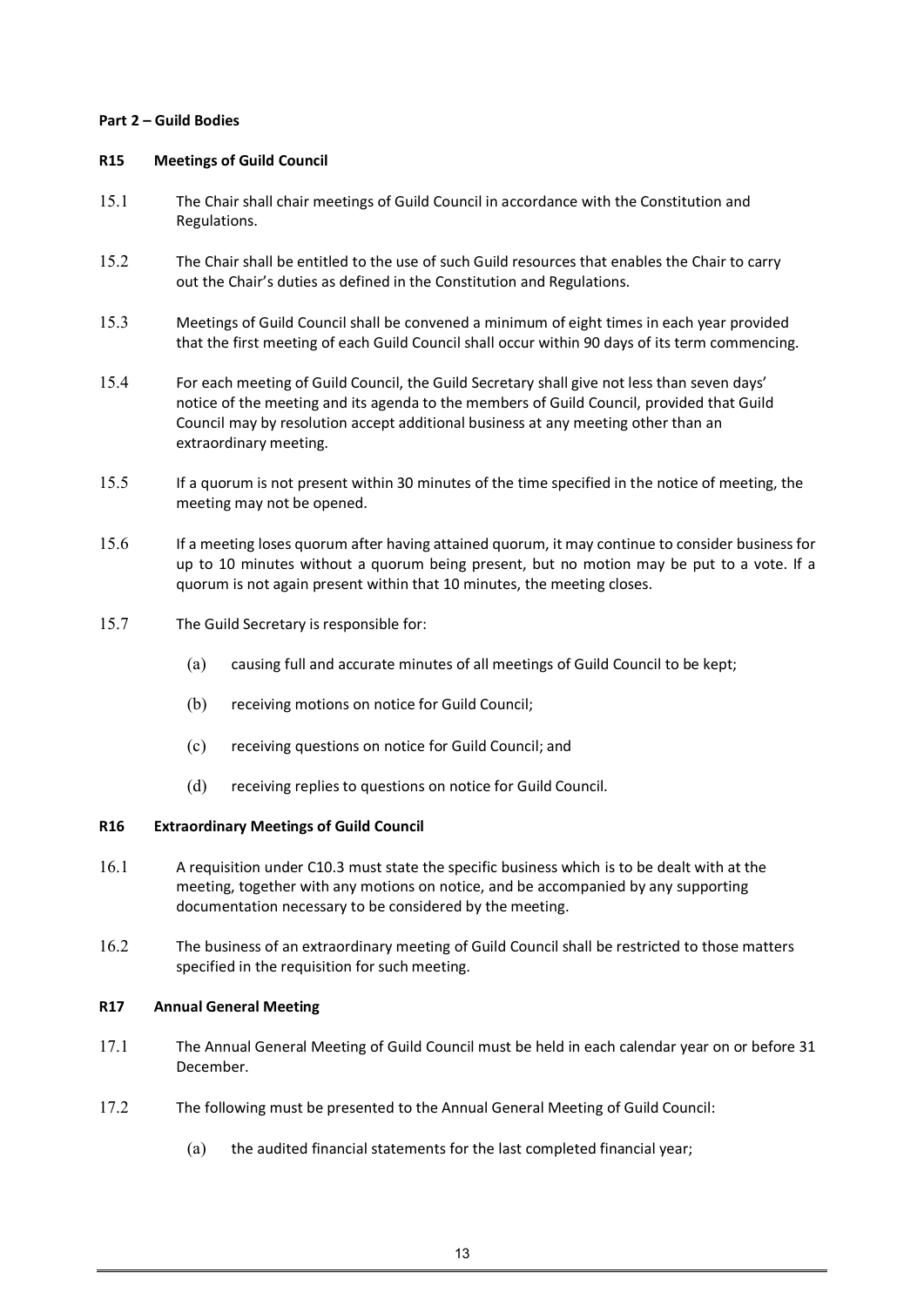- (b) the auditor's report on those financial statements;
- (c) the annual report for the last completed financial year; and
- (d) the Guild Budget for the forthcoming financial year.
- 17.3 The Guild Secretary shall invite, in writing, the previous year's elected officers, to attend the Annual General Meeting.
- 17.4 The provisions of Rule 15 shall apply to Annual General Meetings of Guild Council.

# **R18 Executive Committee**

- 18.1 There shall be a Guild body called Executive Committee. The membership of the Executive Committee shall be the elected officers. C15.5 shall apply to the Executive Committee as if references to Guild Council were references to the Executive Committee.
- 18.2 Executive Committee shall exercise the powers of Guild Council and administer the affairs of the Guild between meetings of Guild Council, except for such functions as are required by the Constitution to be exercised only by Guild Council, and subject always to the power of Guild Council to review the decision of Executive Committee.

# **R19 Meetings of Executive Committee**

- 19.1 Meetings shall be called at such times and places as the Guild Secretary determines, provided the Executive Committee meets at least monthly.
- 19.2 The President shall chair the Executive Committee.
- 19.3 Where the President is absent, or declines to occupy the chair, or leaves the chair, the Executive Committee must elect a person present to temporarily chair themeeting.
- 19.4 A quorum at meetings of the Executive Committee shall be an absolute majority of members.
- 19.5 If a quorum is not present within 30 minutes of the time specified in the notice of meeting, the meeting may not be opened.
- 19.6 If a meeting loses quorum after having attained quorum, it may continue to consider business for up to 10 minutes without a quorum being present, but no question may be put to a vote. If a quorum is not again present within that 10 minutes, the meeting closes.
- 19.7 For each meeting of the Executive Committee, the Guild Secretary shall give not less than three days' notice of the meeting and its agenda, provided that the Executive Committee may by resolution accept additional business at any meeting other than an extraordinarymeeting.
- 19.8 The Guild Secretary is responsible for:
	- (a) causing full and accurate minutes of all meetings of the Executive Committee to be kept; and
	- (b) receiving motions on notice for the Executive Committee.

# **R20 Extraordinary Meetings of Executive Committee**

20.1 Upon receiving a requisition in writing for an extraordinary meeting of the Executive Committee from: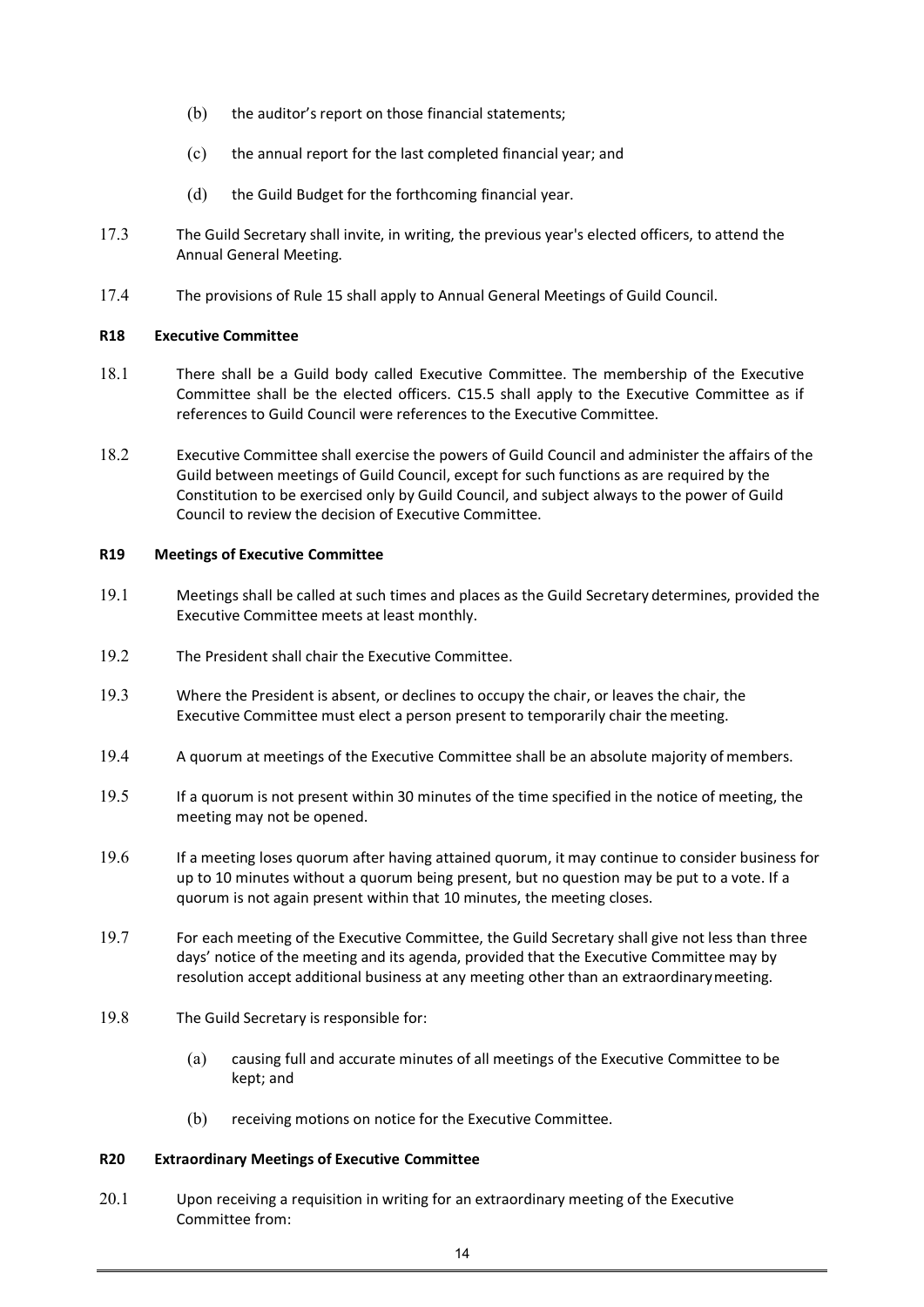- (a) the President; or
- (b) members of Executive Committee comprising an absolute majority of the Executive Committee,

the Guild Secretary must, by the conclusion of the next business day, convene and give notice of the meeting in accordance with the requisition.

- 20.2 Where the Guild Secretary fails to give notice of, and convene, an extraordinary meeting of the Executive Committee under Rule 20.1, any member of Executive Committee may give notice of, and convene the meeting.
- 20.3 A requisition for a meeting must state the specific business which is to be dealt with at the meeting, together with any motions on notice, and be accompanied by any supporting documentation necessary to be considered by the meeting.
- 20.4 The business of an extraordinary meeting of Executive Committee shall be restricted to those matters specified in the requisition for such meeting.
- 20.5 The provisions of Rule 19, with such changes as may be necessary, shall apply to extraordinary meetings of the Executive Committee.

# **R21 Register of Members' Interests**

- 21.1 A member of Guild Council who has a direct or indirect pecuniary interest in a matter being considered or about to be considered by Guild Council, must as soon as possible, disclose the nature of the interest at a meeting of Guild Council. Such disclosures shall be reported in the minutes of the meeting of Guild Council, and the member of Guild Council shall not take part in any decision or deliberation of the Guild Council with respect to the matter.
- 21.2 The Guild Secretary shall cause to be kept and updated from time to time a register of member's interests.
- 21.3 The register shall contain the following information concerning each current member of Guild Council:
	- (a) any interests in real property;
	- (b) sources of income, including those from investments and shares;
	- (c) interests and positions held in business, professional and community organisations;
	- (d) interests and positions held in affiliated bodies of the Guild;
	- (e) interests held in any business or profit making venture; and
	- (f) any other disclosures as the member may wish to declare.
- 21.4 The register shall be open only for inspection to each current member of Guild Council.
- 21.5 Information contained in the register concerning past members of Guild Council shall be kept by the Guild for three years from the date that the member concerned last held office.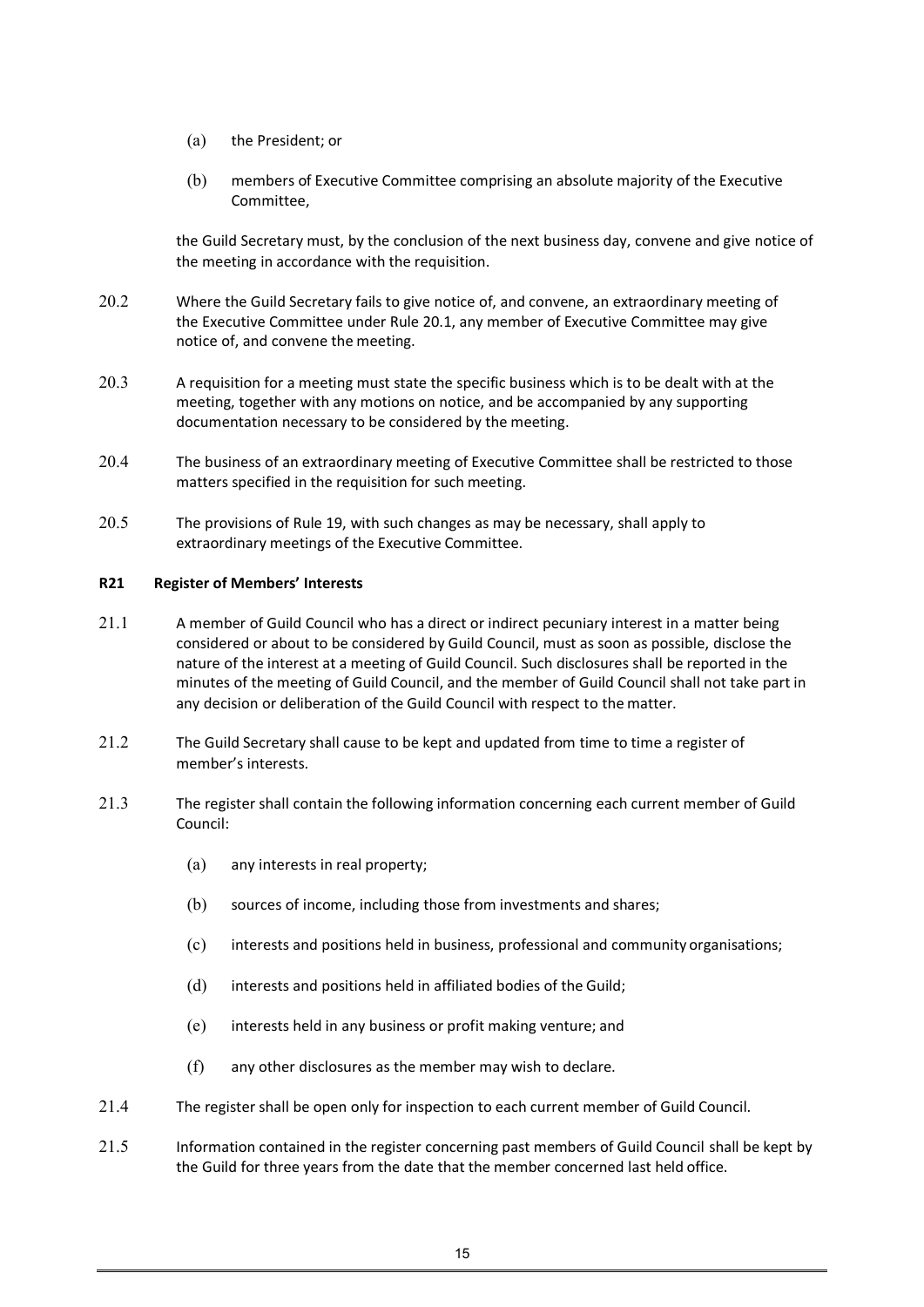21.6 Each member of Guild Council must supply the Guild Secretary with the required information by no later than 21 days into their respective term, and must ensure that information so held is up to date and as accurate as possible.

# **R22 Leave of Absence**

22.1 A member of Guild Council who intends to be absent for any period during which time they shall not perform the duties attached to their respective position must seek a leave of absence from the Executive Committee or Guild Council prior to such leave, or in circumstances of emergency, from the Guild Secretary.

## **R23 Clubs and Societies Committee**

- 23.1 The Clubs and Societies Committee shall hold a general delegated authority from Guild Council for the affiliation of clubs and societies with the Guild and for deciding funding of affiliated bodies.
- 23.2 Without limiting general application of Rule 23.1, the Clubs and Societies Committee shall hold delegated authority from Guild Council for the following powers with respect to affiliated bodies:
	- (a) affiliation of clubs and societies;
	- (b) deciding funding for affiliated bodies, both ordinary and special applications;
	- (c) developing and maintaining policy documents regarding affiliation of the bodies;
	- (d) hearing and deciding disputes and grievances regarding affiliated bodies;
	- (e) disciplinary action of affiliated bodies; and
	- (f) disaffiliation of affiliated bodies.
- 23.3 The Clubs and Societies Committee may exercise any power of Guild Council which is required to exercise a power within its delegated authority.
- 23.4 The Clubs and Societies Committee must create and maintain policy regarding:
	- (a) affiliation of clubs and societies;
	- (b) funding for affiliated bodies;
	- (c) disputes between and grievances by affiliated bodies;
	- (d) disciplinary action against affiliated bodies; and
	- (e) disaffiliation of affiliated bodies.
- 23.5 Policy created and varied by the Clubs and Societies Committee is subject to ratification by the next Guild Council.
- 23.6 Members of the Clubs and Societies Committee shall be:
	- (a) Chair (casting vote);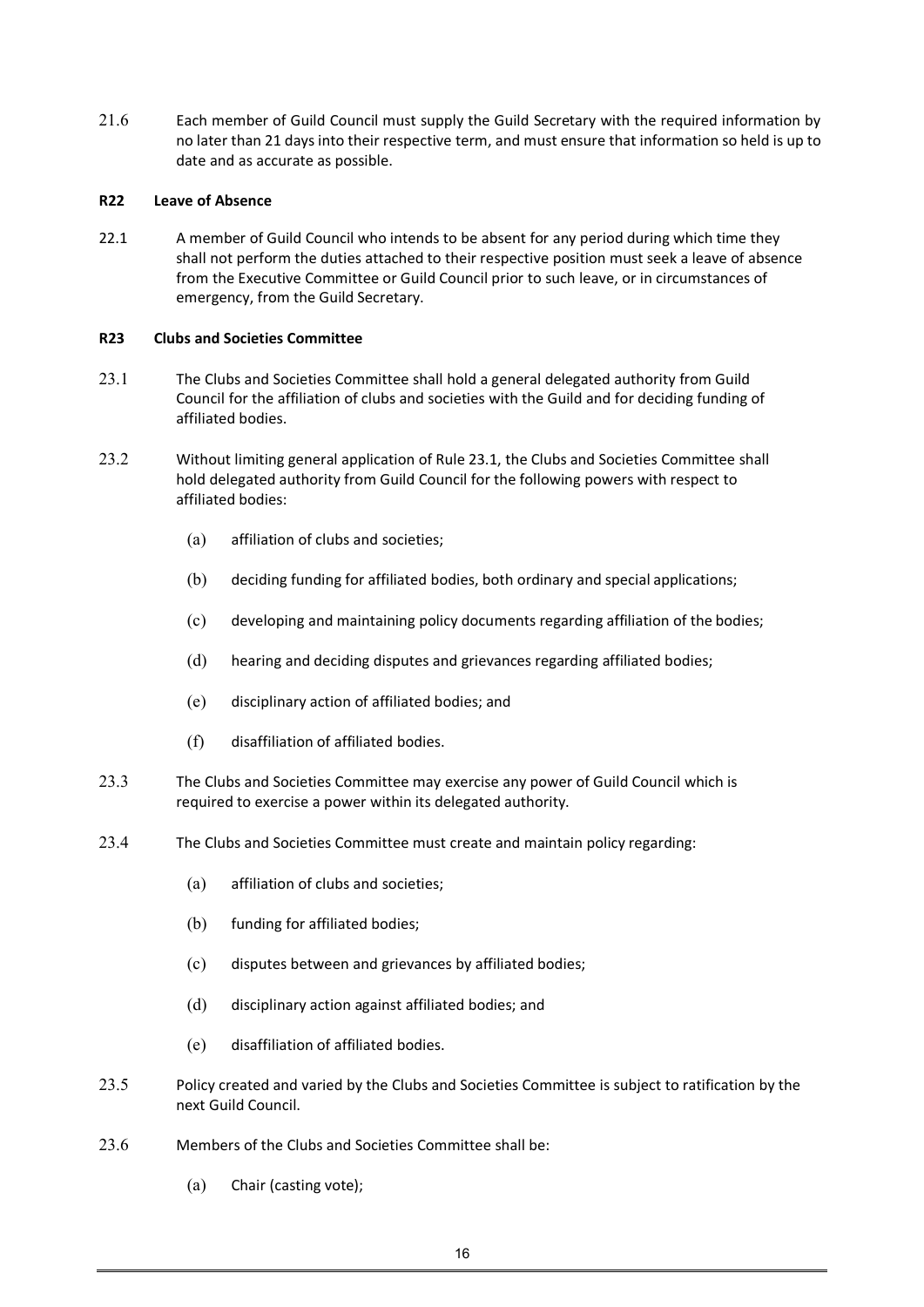- (b) Vice-President (Campus Culture) (voting);
- (c) Vice-President (Sport) (voting);
- (d) Four students elected by and from the presidents of affiliated bodies(voting);
- 23.7 The Chair shall be appointed by the President, and shall hold a casting vote.
- 23.8 Each voting member shall exercise one full vote subject to C15.5, which shall apply to the Vice-President (Campus Culture) and the Vice-President (Sport).
- 23.9 The Vice-President (Campus Culture) shall have the following responsibilities:
	- (a) Liaising between the Clubs and Societies Committee, affiliated bodies and the Executive Committee; and
	- (b) Circulating policy changes to affiliated bodies.
	- (c) Circulating meeting agendas and minutes to affiliated bodies

# **R24 Election of Clubs and Societies Committee Members**

- 24.1 The Vice-President (Campus Culture) shall open nominations for the positions in Rule 23.6(d) to be conducted annually.
- 24.2 Notice of nominations shall be given in writing to the presidents of affiliated bodies and nominations shall remain open for 7 days.
- 24.3 Nomination forms shall be submitted in writing to the Vice-President (Campus Culture), who shall provide a receipt.
- 24.4 The Vice-President (Campus Culture) shall be responsible for determining whether a nomination is valid, pursuant to Rule 23.6.
- 24.5 If there are 4 nominations or fewer, the nominees will be declared members to the positions in Rule 23.6(d) and the remaining positions will be Clubs and Societies Committee vacancies. If there are 5 nominations or more, a rotating membership system shall be implemented.
- 24.6 The nominees at the close of nominations shall be listed in random order. From this list, four members shall be selected in order to sit at each Clubs and Societies Committee meeting and membership is rotated through this list.
- 24.7 A person ceases to hold an office described in Rule 23.6(d) or (e) and a Clubs and Societies Committee vacancy arises where:
	- (a) they die;
	- (b) they resign by written notice to the Chair;
	- (c) at any time during their term they cease to be eligible to stand as a candidate for that office if an election was held at that time;
	- (d) they contravene Rule 25.10 or 25.11; or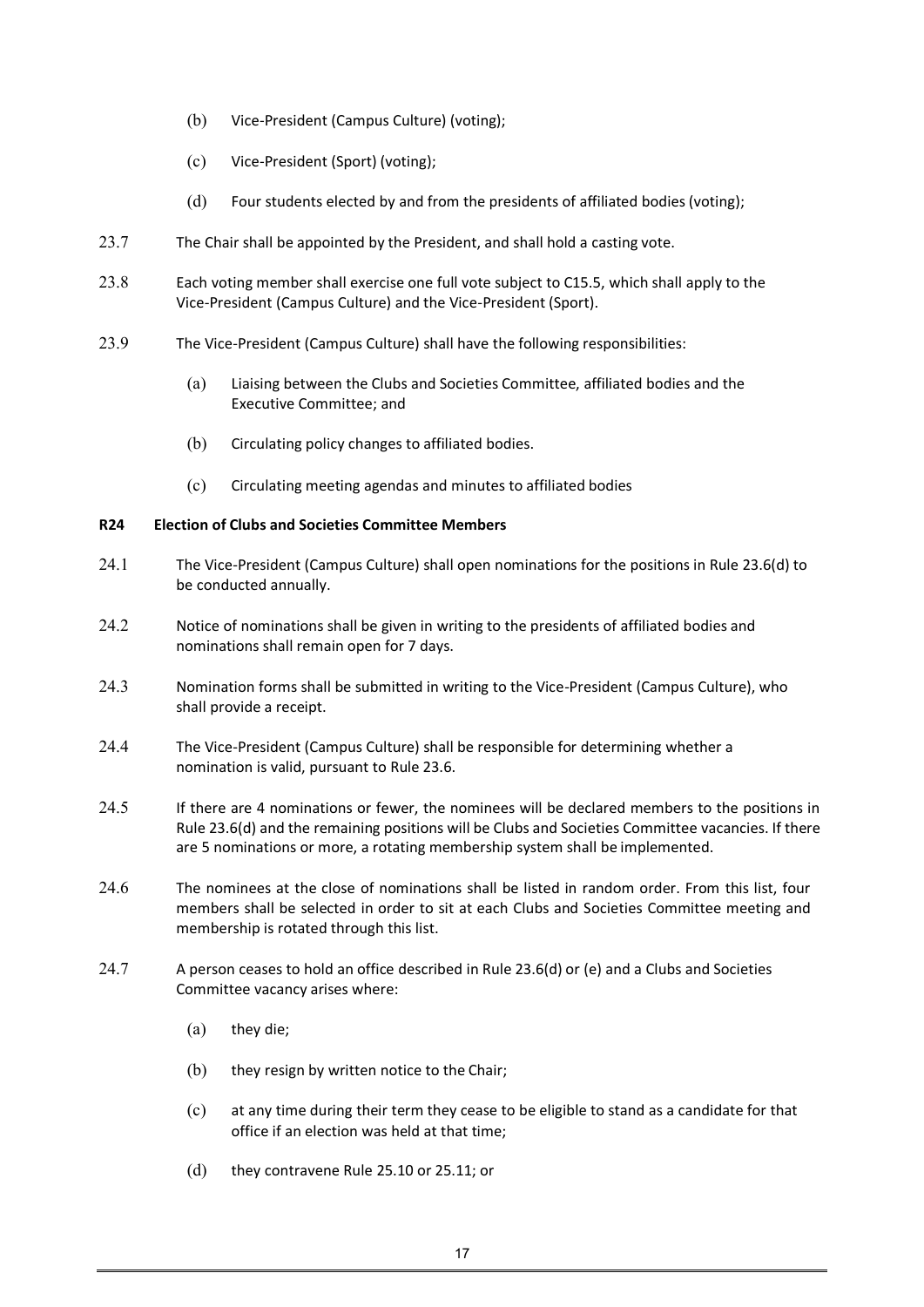- (e) they are absent from two consecutive Clubs and Societies Committee meetings without leave of absence approved by the Chair.
- 24.8 If a Clubs and Societies Committee vacancy arises, the Vice-President (Campus Culture) shall notify the president of each affiliated body and seek nominations for the vacant position with the Clubs and Societies Committee. The nomination procedure shall proceed as described in Rule 24.2, Rule 24.3, Rule 24.4, Rule 24.5 and Rule 24.6.
- 24.9 A person elected to fill a vacancy shall become a member at the close of the Clubs and Societies Committee meeting at which they are elected, and will hold office until nominations under Rule 24.1 are opened again.

# **R25 Meetings of Clubs and Societies Committee**

- 25.1 The Chair shall cause the meeting to be conducted in such a way that is conducive to resolving issues on the agenda.
- 25.2 Vice-President (Campus Culture) is responsible for convening and giving notice of meetings.
- 25.3 The Clubs and Societies Committee will meet as regularly as is required to achieve its functions in Rule 23.1.
- 25.4 For each meeting of the Clubs and Societies Committee, at least 7 days' notice must be given of the meeting and its agenda to the members of the Committee, provided that the Committee may by resolution accept additional business at any meeting.
- 25.5 Quorum shall be an absolute majority.
- 25.6 If quorum is not present within 30 minutes after the appointed time for commencement of the meeting, or for any 30 minute period during the meeting, the meeting shall lapse.
- 25.7 Until three clear academic days or seven clear days, whichever is the lesser, after the close of a Clubs and Societies Committee meeting:
	- (a) any two of the following:
		- (i) President;
		- (ii) Guild Secretary; or
		- (iii) Treasurer; or
	- (b) 10 members of Guild Council; or
	- (c) 50 students,

may appeal to Guild Council against any decision made by the Clubs and Societies Committee by delivering a signed notice of appeal to the Guild Secretary.

- 25.8 Guild Council must determine the appeal at its next meeting. The determination is by way of a complete reconsideration of the motion and the form it was considered by the Clubs and Societies Committee.
- 25.9 Decisions that have been appealed are suspended until the appeal has been determined.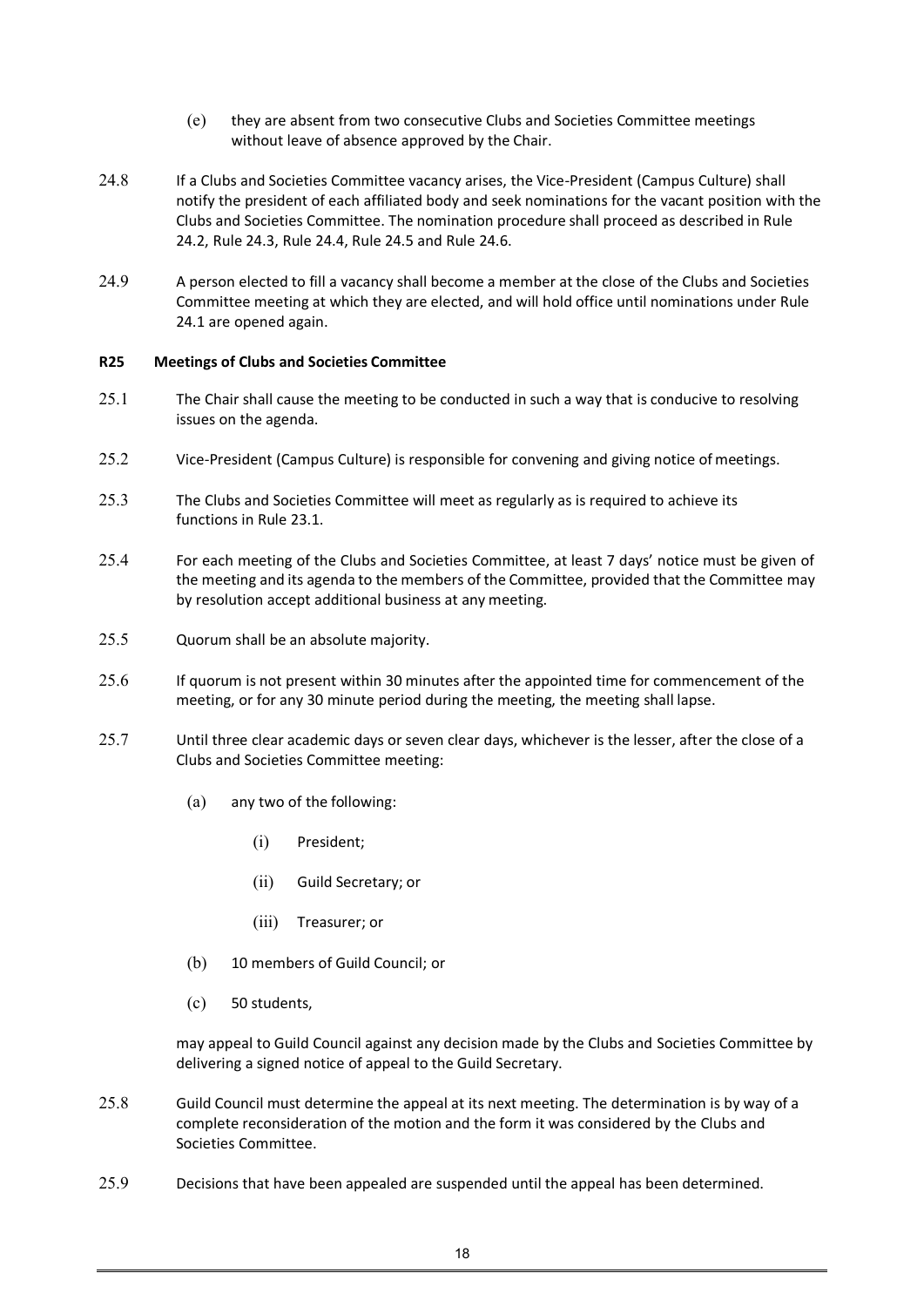- 25.10 Meetings of the Clubs and Societies Committee are open to any club executive member, and at least 7 days' notice must be given in a way that is reasonably accessible to all club executive members.
- 25.11 Conflicts of interest arising on an agenda must be disclosed to the Chair as soon aspracticable before the commencement of the meeting, or as soon as it becomes apparent after the commencement of the meeting. The Chair shall decide how best to deal with the conflict of interest.
- 25.12 Vice-President (Campus Culture) is responsible for:
	- (a) causing full and accurate minutes of all meetings of the Clubs and Societies Committee to be kept; and
	- (b) receiving motions on notice for the Clubs and Societies Committee.

# **R26 Notice**

- 26.1 Serving of notices means:
	- (a) delivering it to the student by hand;
	- (b) sending it through the post in a prepaid envelope addressed to the student at their address; or
	- (c) where the student has provided the Guild Secretary with an email address, by sending it to the student at that email address.
- 26.2 A notice sent through the post shall be deemed to have been served at the time when it would have been delivered in the ordinary course of the post.
- 26.3 It is the responsibility of all members of Guild bodies to advise and keep the Guild Secretary updated of their current:
	- (a) postal address;
	- (b) email address; and
	- (c) telephone number.
- 26.4 Where a member of a Guild body fails to comply with Rule 26.3, notice sent to the most recent contact details for that member kept on file by the Guild Secretary shall be deemed to be valid.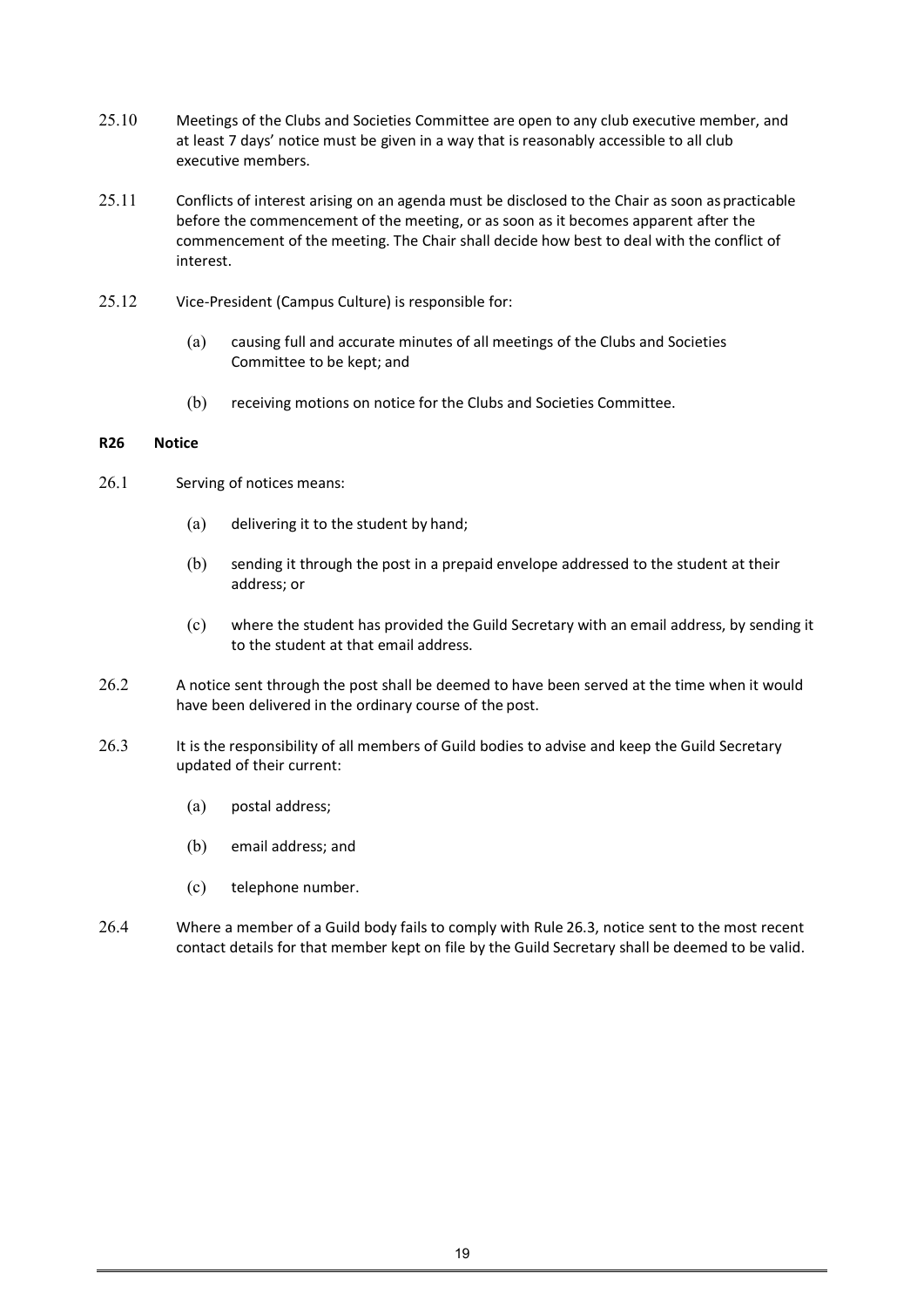# **Part 3 – Affiliated Bodies**

## **R27 Interpretation**

27.1 For the purposes of this Part, "body" shall mean a society, club, association or community group with objects that include the provision of educational, cultural, social, political, religious, sporting or recreational related activities.

# **R28 Affiliation by the Guild**

- 28.1 Subject to Rule 28.2, Guild Council may decide to affiliate the Guild to any body to promote or advance the Guild objects set out in C2.
- 28.2 The Guild shall not affiliate or subscribe to, or affiliate or subscribe to the platforms of:
	- (a) any political party or religious organisation; or
	- (b) any person, organisation or body corporate that affiliates with or provides funds to any political party or religious organisation.

## **R29 Affiliated Bodies**

- 29.1 Bodies that have a membership that is comprised substantially of students may apply for affiliation to the Guild.
- 29.2 All affiliated bodies shall comply with such rules and policy as the Clubs and Societies Committee and Guild Council may from time to time accept.
- 29.3 The Guild shall provide a copy of the constitutions of affiliated bodies for perusal by students at the Guild office during ordinary office hours.
- 29.4 It is a condition of affiliation that all promotional material and publications, including membership cards, of affiliated bodies shall include:
	- (a) the logo of the Guild; and
	- (b) the name "QUT Guild".
- 29.5 The Executive Committee can authorise and/or direct the use of publications and/or promotional material that does not bear the Guild's logo and/or its name.
- 29.6 Affiliated bodies will ensure that all promotional material and external publications are provided to the Guild's Clubs and Sports Coordinator.
- 29.7 Affiliated bodies must have a constitution in the form set out by the Clubs and Societies Committee, unless otherwise permitted by the Clubs and Societies Committee to vary the form.
- 29.8 The constitution of an affiliated body may only be altered with the approval of the Vice-President (Campus Culture). In the event that an affiliated body amends their constitution without consent, the affiliated body may be disaffiliated or disciplined.
- 29.9 An affiliated body shall submit their annual report and financial statements to the Vice-President (Campus Culture) following the body's annual general meeting. Copies of all such reports and financial statements shall be retained by the Guild for a period of 6 years.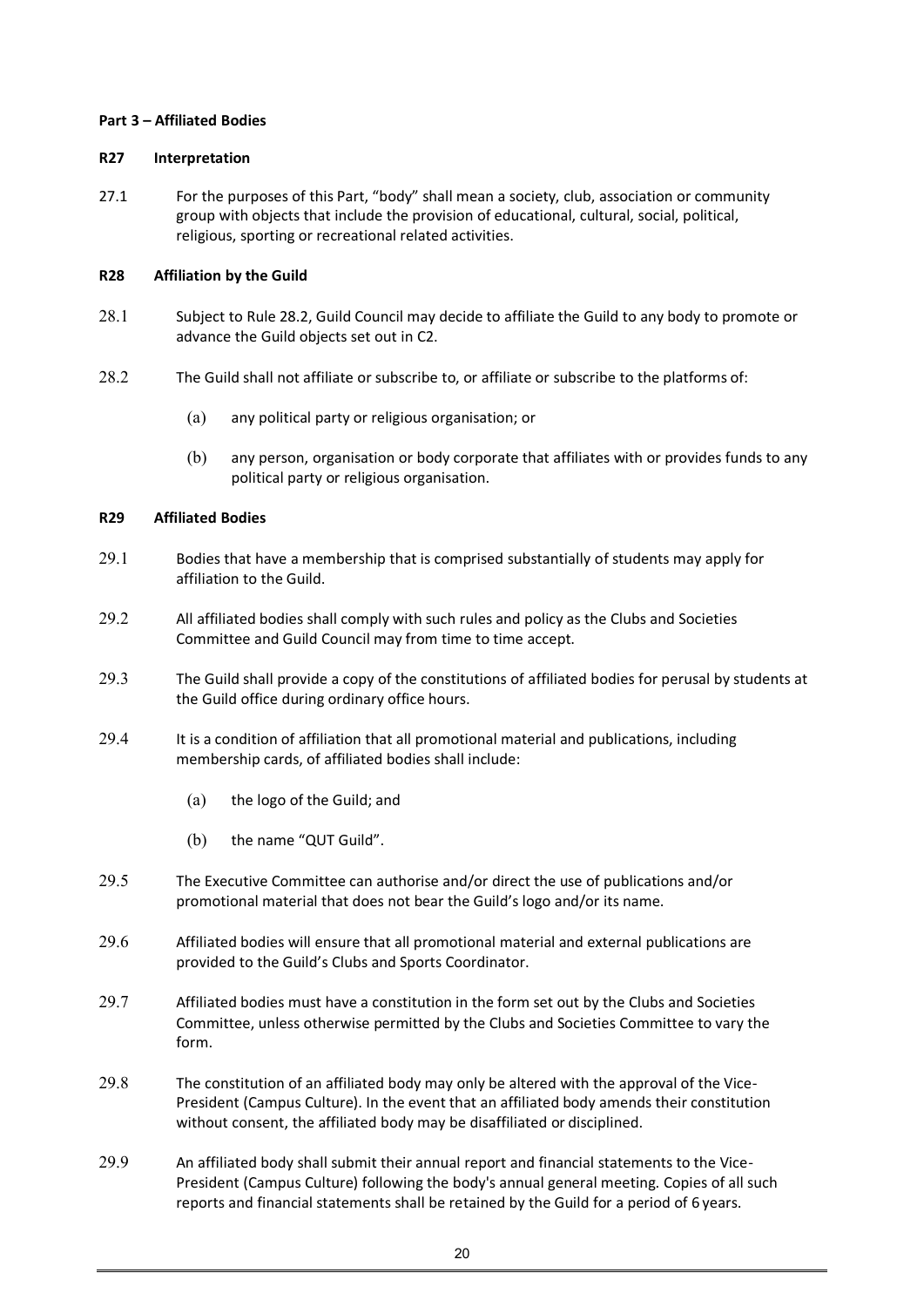## **Part 4 – Members of Guild Council**

#### **R30 President**

- 30.1 The President shall be the chief executive officer of the Guild and shall be responsible to Guild Council and the Executive Committee for:
	- (a) promoting the objects of the Guild;
	- (b) the planning and setting of goals and strategies for theGuild;
	- (c) acting as the spokesperson for the Guild;
	- (d) issuing and authorising press and media releases as required;
	- (e) coordinating cross-campus media and publications and approving and acting as publisher in their publication;
	- (f) representing and promoting the Guild to its members and other parties;
	- (g) promoting and being responsible for the overall coordination of the Guild's activities, campaigns, and services;
	- (h) ensuring, in conjunction with the Guild Secretary, that the responsibilities of the elected officers are executed;
	- (i) reporting, in conjunction with the Guild Secretary, to Guild Council on the affairs of the Guild;
	- (j) attending and chairing the Executive Committee;
	- (k) being the liaison between the Guild, the University and other bodies, specifically liaising with University administration on matters such as student representation on non-academic University committees and bodies, capital works projects and joint ventures, and any other issues as directed by the Executive Committee;
	- (l) presenting reports and statements, in accordance with the Constitution and Regulations or the Act to QUT Council;
	- (m) acting in accordance with the Constitution and Regulations; and
	- (n) performing such other tasks and duties as from time to time may be prescribed by Guild Council or the Executive Committee.

#### **R31 Guild Secretary**

- 31.1 The Guild Secretary shall be the chief operations officer of the Guild and shall:
	- (a) be responsible to Guild Council and the Executive Committee for:
		- (i) convening and giving notice of meetings of the Guild Council and the Executive Committee as prescribed in the Constitution and Regulations;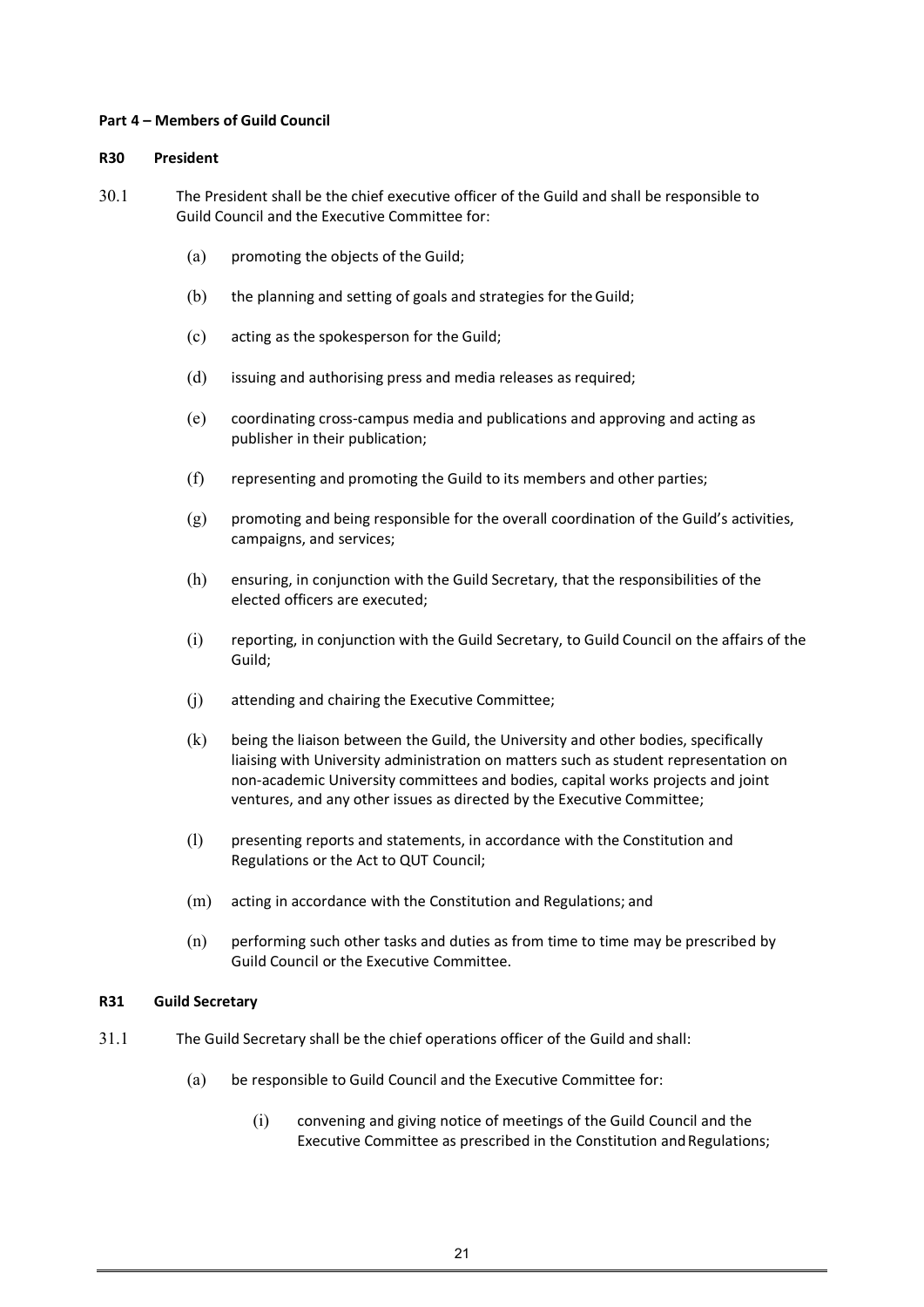- (ii) preparing agendas for meetings of Guild Council and the Executive Committee and ensuring minutes of meetings are prepared and circulated to members of Guild bodies as prescribed in the Constitution and Regulations;
- (iii) preparing correspondence as directed by Guild Council or the Executive Committee;
- (iv) advising Guild Council on current Guild policies and regulations and maintaining a current register of Guild policies and regulations;
- (v) ensuring the preparation and keeping of such reports as may be required by the Constitution and Regulations;
- (vi) the implementation of all policies of the Guild;
- (vii) the appointment of a General Manager, and other Guild staff as needed, as approved by Guild Council;
- (viii) coordinating the day to day administrative operations of the Guild, in conjunction with Guild staff;
- (ix) ensuring that all administrative action requested by Guild Council is attended to;
- $(x)$  acting in accordance with the Constitution and Regulations; and
- (xi) managing and preparing the business of the Executive Committee and Guild Council.
- (b) be responsible to Guild Council and the Executive Committee, in conjunction with the President, for negotiating all agreements and/or industrial instruments relating to Guild staff.
- (c) be responsible, in conjunction with the Treasurer, for the commercial operations of the Guild.
- (d) perform such other tasks and duties as from time to time may be prescribed by Guild Council or the Executive Committee.

#### **R32 Treasurer**

- 32.1 The Treasurer shall be the chief financial officer of the Guild and shall:
	- (a) be responsible to Guild Council and the Executive Committee for:
		- (i) preparing for each financial year a budget of projected income and expenditure of the Guild's funds for approval by Guild Council before the commencement of the financial year;
		- (ii) implementing the Budget of the Guild;
		- (iii) causing the preparation and keeping of such accounting and associated reports by staff as may be required by the Guild and QUT Council;
		- (iv) acting in accordance with the Constitution and Regulations; and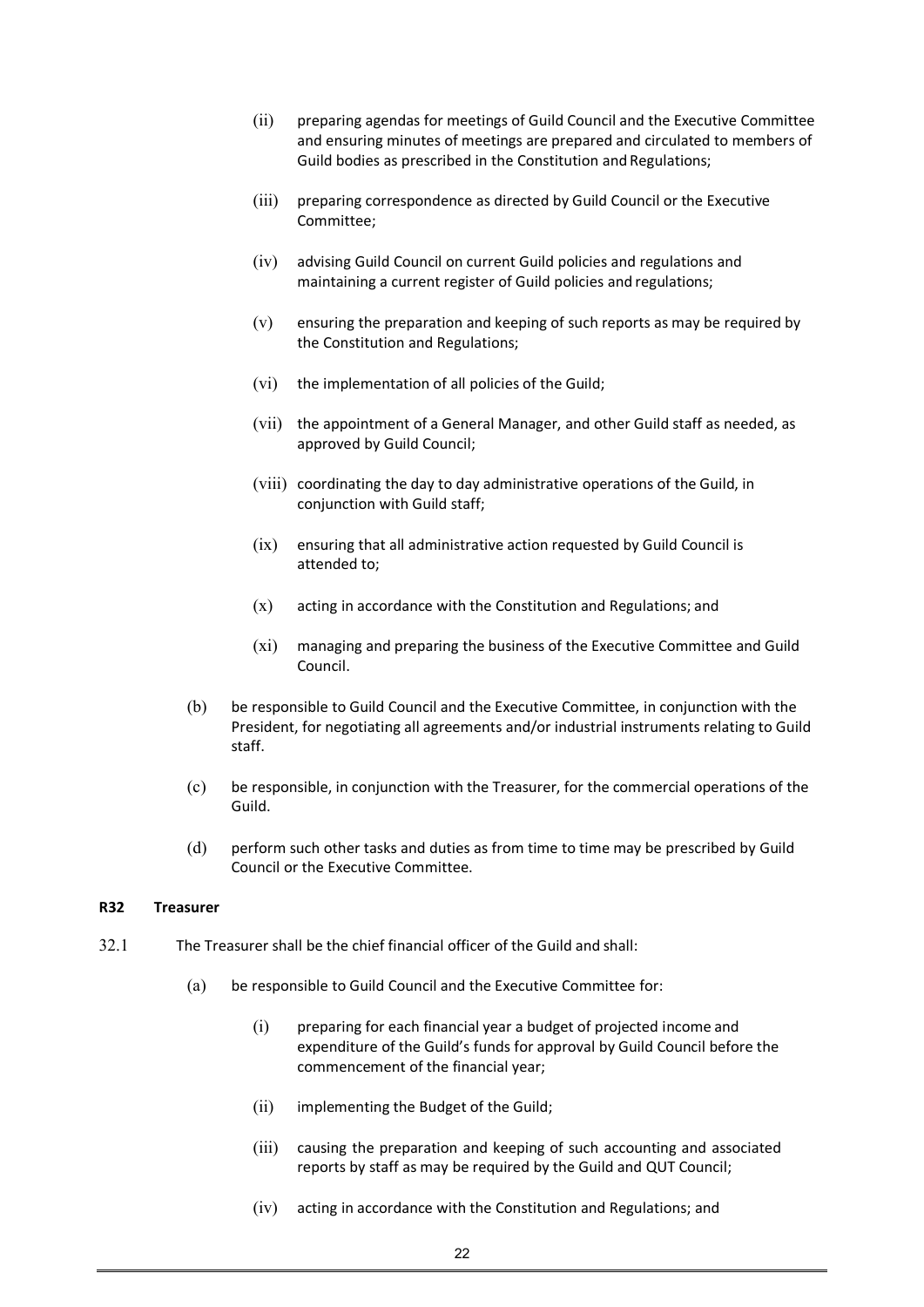- (v) presenting the audited financial records, reports and statements to Guild Council for approval for adoption and subsequent forwarding to QUT Council.
- (b) report to Guild Council and the Executive Committee on the financial affairs of the Guild, including the commercial operations.
- (c) supervise the day to day financial functions of the Guild.
- (d) negotiate with the University on the Guild's receivership of the Student Services & Amenities Fee, and ensure its responsible spending as per government legislation.
- (e) perform such other tasks and duties as from time to time may be prescribed by Guild Council.

#### **R33 Vice-President (Student Rights)**

- 33.1 The Vice-President (Student Rights) shall:
	- (a) be responsible to Guild Council and the Executive Committee for:
		- (i) the formulation of all policies relevant to the portfolio;
		- (ii) the planning and setting of goals and strategies for the portfolio;
		- (iii) representing the Guild to the University community on academic and welfare issues;
		- (iv) ensuring the Guild has representatives on all available boards and committees;
		- (v) monitoring of academic and welfare rights and standards and the provision of disability services at the Guild and the University, and to report to the Executive Committee and Guild Council on developments and needs in these areas;
		- (vi) advising the Guild of any academic or welfare policy changes proposed or implemented;
		- (vii) dissemination and maintenance of academic and welfare information across all campuses;
		- (viii) encouraging, promoting and assisting students in accessing Guild support services for academic or welfare issues;
		- $(ix)$  initiating and assisting with education campaigns on issues such as university fees and teaching and learning quality;
		- (x) initiating and overseeing Guild welfare campaigns across all campuses and in particular those campaigns relating to health, student finances, equity issues and transport;
		- (xi) consulting with students on academic and welfare issues and ensuring their concerns are being addressed;
		- (xii) overseeing the development and maintenance of academic and welfare resources and libraries across all campuses.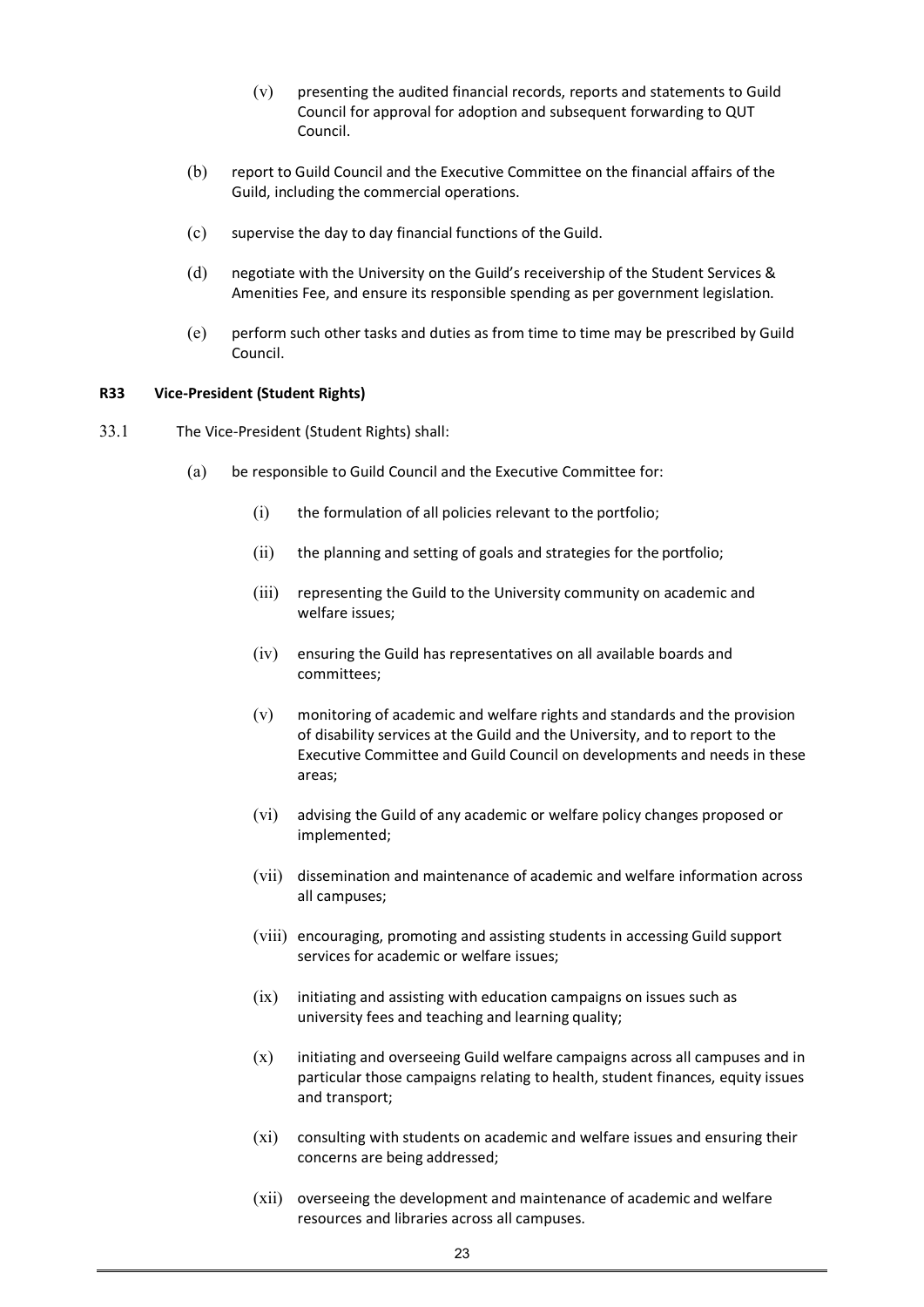- (xiii) acting in accordance with the Constitution and the Regulations; and
- (xiv) reporting on the affairs of the portfolio to Guild Council and the Executive Committee.
- (b) be responsible to Guild Council, in conjunction with the Treasurer, for the formulation and implementation of a budget of projected income and expenditure of the Guild's funds for the portfolio taking into account the requirements of the portfolio.
- (c) be responsible for the day to day management of staff engaged in support services delivery.
- (d) carry out such other duties as from time to time may be prescribed by Guild Council or the Executive Committee.

## **R34 Vice-President (Campus Culture)**

- 34.1 The Vice-President (Campus Culture) shall:
	- (a) be responsible to Guild Council and the Executive Committee for:
		- (i) the formulation of all policies relevant to the portfolio;
		- (ii) the planning and setting of goals and strategies for the portfolio;
		- (iii) encouraging the active involvement of students in affiliated bodies;
		- (iv) assisting in and encouraging affiliation of bodies to enable students to access facilities, funding, grants and subsidies etc;
		- (v) promoting affiliated bodies across all campuses of the University;
		- (vi) ensuring affiliated bodies are aware of, and follow, the Constitution, Regulations and the Guild's policies;
		- (vii) developing, compiling and maintaining clubs and societies publications and resources;
		- (viii) creating and advertising cultural events to increase campus life at the University;
		- (ix) acting in accordance with the Constitution and the Regulations; and
		- (x) reporting on the affairs of the portfolio to Guild Council and the Executive Committee.
	- (b) be responsible to Guild Council, in conjunction with the Treasurer, for the formulation and implementation of a budget of projected income and expenditure of the Guild's funds for the portfolio taking into account the requirements of the portfolio.
	- (c) be responsible for the day to day management of staff engaged in clubs and societies and event management.
	- (d) carry out such other duties as from time to time may be prescribed by Guild Council or the Executive Committee.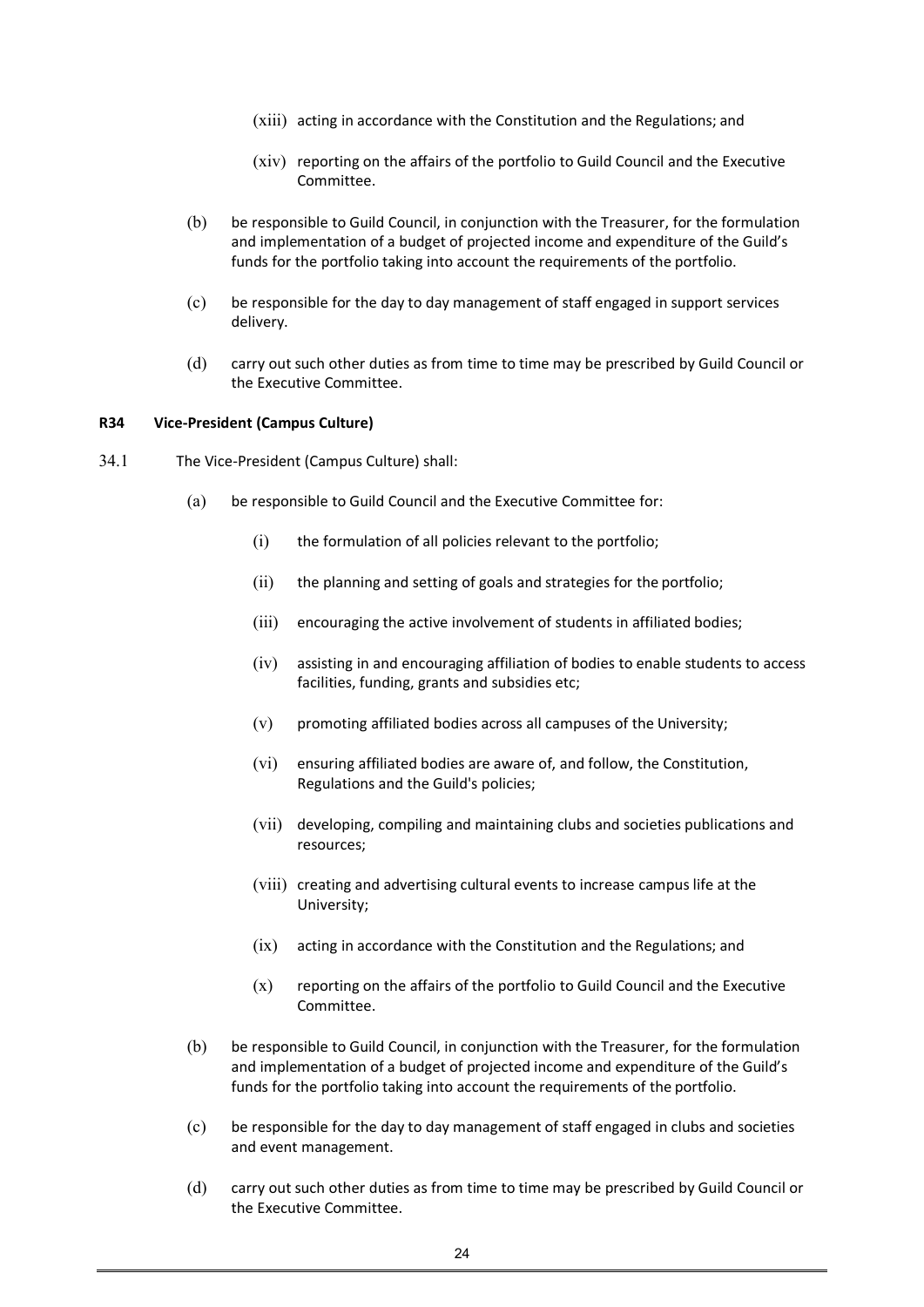## **R35 Vice-President (Sport)**

- 35.1 The Vice-President (Sport) shall:
	- (a) be responsible to Guild Council and the Executive Committee for:
		- $(i)$  the formulation of all policies relevant to the portfolio;
		- (ii) the planning and setting of goals and strategies for the portfolio;
		- (iii) coordinating, encouraging and promoting the operation of Guild sport across all campuses of the University, including social sport, university games and sporting clubs and societies;
		- (iv) dissemination of sport information across all campuses;
		- (v) acting in accordance with the Constitution and the Regulations; and
		- (vi) reporting on the affairs of the portfolio to Guild Council and the Executive Committee.
	- (b) be responsible to Guild Council, in conjunction with the Treasurer, for the formulation and implementation of a budget of projected income and expenditure of the Guild's funds for the portfolio taking into account the requirements of the sport portfolio.
	- (c) be responsible for the day to day management of the Clubs and Sports Administrator and any other staff engaged in sports delivery.
	- (d) carry out such other duties as from time to time may be prescribed by Guild Council or the Executive Committee.

## **R36 Vice-President (Gender & Sexuality)**

- 36.1 The Vice-President (Gender & Sexuality Rights) shall:
	- (a) be responsible to Guild Council and the Executive Committee for:
		- $(i)$  the formulation of all policies relevant to the portfolio;
		- (ii) the planning and setting of goals and strategies for the portfolio;
		- (iii) encouraging and promoting gender and sexuality services of the Guild across all campuses of the University;
		- (iv) monitoring the provision of gender and sexuality services, by both the Guild and the University and advising the Executive Committee and Guild Council on developments and needs in these areas;
		- (v) initiating and overseeing the conduct of Guild gender and sexuality campaigns across all campuses and to ensure that the planning, coordination and conduct of the campaigns involves consultation with students;
		- (vi) overseeing the development and maintenance of gender and sexuality resources and libraries across all campuses;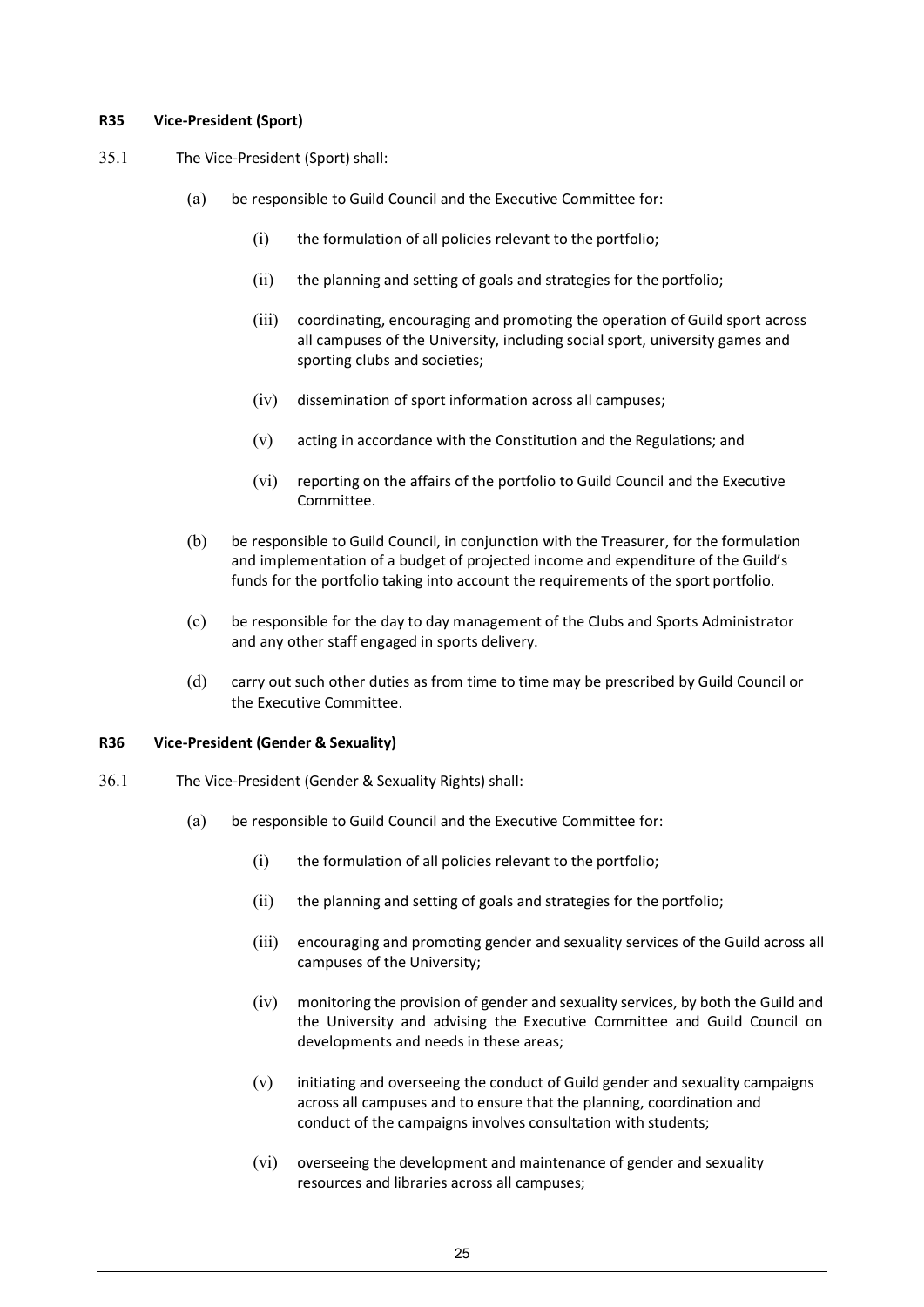- (vii) manage day-to-day operation and administration of the portfolio;
- (viii) providing advice and assistance to any officer of the Guild providing gender and sexuality related services to students;
- (ix) providing relevant and accessible information and referral to students questioning their sexuality or sexual identity;
- $(x)$  responding to incidents of homophobia and discrimination on QUT campuses by liaising with relevant University bodies, community organisations and groups;
- (xi) ensuring the Women's Collective and Queer Collective is supported with promotion and resources;
- (xii) acting in accordance with the Constitution and the Regulations; and
- (xiii) reporting on the affairs of the portfolio to Guild Council and the Executive Committee.
- (b) be responsible to Guild Council, in conjunction with the Treasurer, for the formulation and implementation of a budget of projected income and expenditure of the Guild's funds for the portfolio taking into account the requirements of the portfolio.
- (c) be responsible for the day to day management of any staff engaged in gender and sexuality services delivery.
- (d) carry out such other duties as from time to time may be prescribed by Guild Council or the Executive Committee.

# **R37 Guild Newspaper Editor**

- 37.1 The Guild Newspaper Editors shall be responsible to Guild Council and the Executive Committee for:
	- (a) overseeing the production of the Guild Newspaper;
	- (b) managing and being responsible for the content published within the Guild Newspaper, printed, digital or otherwise;
	- (c) liaising with relevant members of Executive; and
	- (d) acting in accordance with the Constitution and Regulations.

#### **R38 Environment Officer**

- 38.1 The Environment Officer shall, in conjunction with the other elected officers, be responsible to Guild Council and the Executive Committee for:
	- (a) coordinating, encouraging and promoting environmental sustainability and conservation across all campuses of the University;
	- (b) disseminating information about environmental sustainability and conservation across all campuses;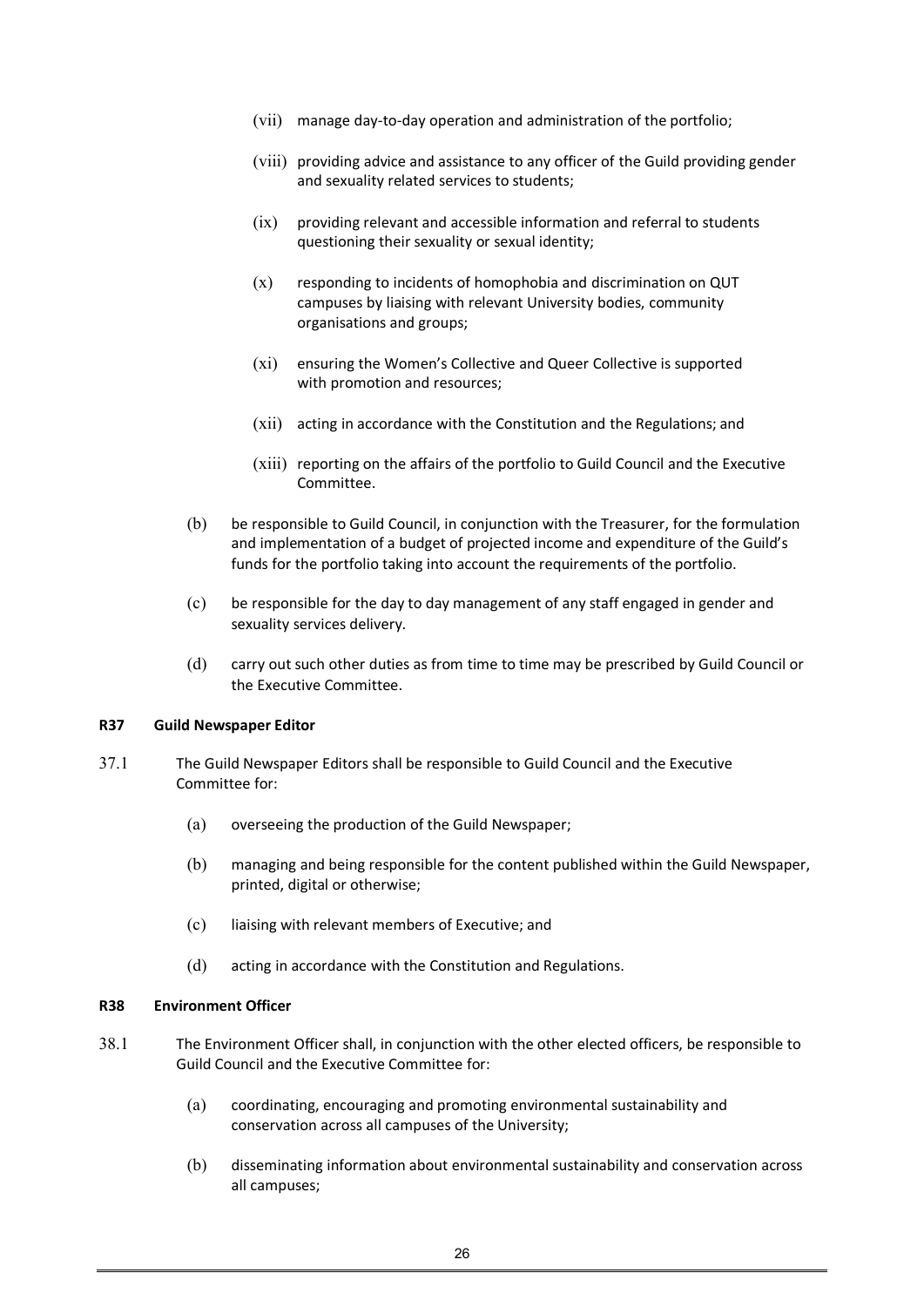- (c) initiating and overseeing environmental campaigns;
- (d) monitoring environmental issues both within the Guild and the University and advising the Executive Committee and Guild Council on developments and needs in this area;
- (e) liaising with relevant members of Executive regarding environmental issues;
- (f) ensuring the Environment Collective is supported with promotion and resources;
- (g) acting in accordance with the Constitution and the Regulations; and
- (h) carrying out such other duties as from time to time may be prescribed by Guild Council or the Executive Committee.

## **R39 Abilities Officer**

- 39.1 The Abilities Officer shall, in conjunction with the other elected officers, be responsible to Guild Council and the Executive Committee for:
	- (a) circulating information from the Guild to students who identify as living with a disability as required;
	- (b) representing the views of students who identify as living with a disability to Guild Council;
	- (c) liaising with relevant members of the Executive Committee regarding issues relating students who identify as living with a disability;
	- (d) promoting the Guild amongst students who identify as living with a disability;
	- (e) monitoring issues relevant to students who identify as living with a disability both within the Guild and the University and advising the Executive Committee and Guild Council on developments and needs in this area;
	- (f) ensuring the Abilities Collective is supported with promotion and resources;
	- (g) acting in accordance with the Constitution and Regulations; and
	- (h) carrying out such other duties as from time to time may be prescribed by Guild Council or the Executive Committee.

#### **R40 Indigenous Officer**

- 40.1 The Indigenous Officer shall, in conjunction with the other elected officers, be responsible to Guild Council and the Executive Committee for:
	- (a) circulating information from the Guild to the indigenous students asrequired;
	- (b) representing the views of indigenous students to Guild Council;
	- (c) liaising with relevant members of the Executive Committee regarding indigenous issues;
	- (d) promoting the Guild amongst indigenous students;
	- (e) monitoring indigenous issues both within the Guild and the University and advising the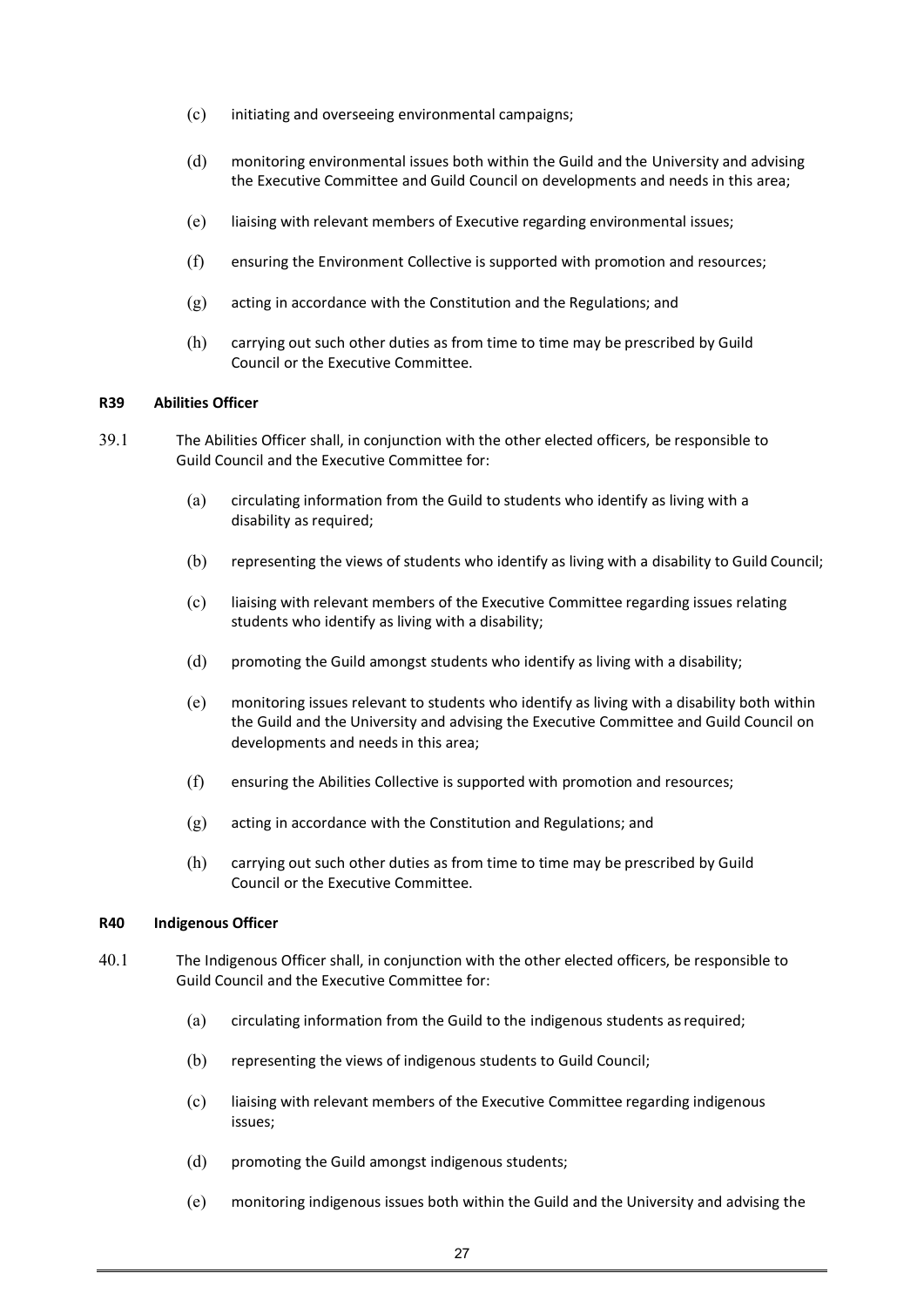Executive Committee and Guild Council on developments and needs in this area;

- (f) acting in accordance with the Constitution and Regulations; and
- (g) carrying out such other duties as from time to time may be prescribed by Guild Council or the Executive Committee.

## **R41 International Students Officer**

- 41.1 The International Students Officer shall, in conjunction with the other elected officers, be responsible to Guild Council and the Executive Committee for:
	- (a) circulating information from the Guild to the international students asrequired;
	- (b) representing the views of international students to Guild Council;
	- (c) liaising with relevant members of the Executive Committee regarding international issues;
	- (d) promoting the Guild amongst international students;
	- (e) monitoring issues relevant to international students both within the Guild and the University and advising the Executive Committee and Guild Council on developments and needs in this area;
	- (f) maintaining regular contact with international organisations and institutions with similar international background and educational concern;
	- (g) acting in accordance with the Constitution and Regulations; and
	- (h) carrying out such other duties as from time to time may be prescribed by Guild Council or the Executive Committee.

#### **R42 Postgraduate Students Officer**

- 42.1 The Postgraduate Students Officer shall, in conjunction with the other elected officers, be responsible to Guild Council and the Executive Committee for:
	- (a) circulating information from the Guild to the postgraduate students asrequired;
	- (b) representing the views of postgraduate students to Guild Council;
	- (c) liaising with relevant members of the Executive Committee regarding postgraduate issues;
	- (d) promoting the Guild amongst postgraduate students;
	- (e) monitoring postgraduate issues both within the Guild and the University and advising the Executive Committee and Guild Council on developments and needs in this area;
	- (f) acting in accordance with the Constitution and Regulations; and
	- (g) carrying out such other duties as from time to time may be prescribed by Guild Council or the Executive Committee.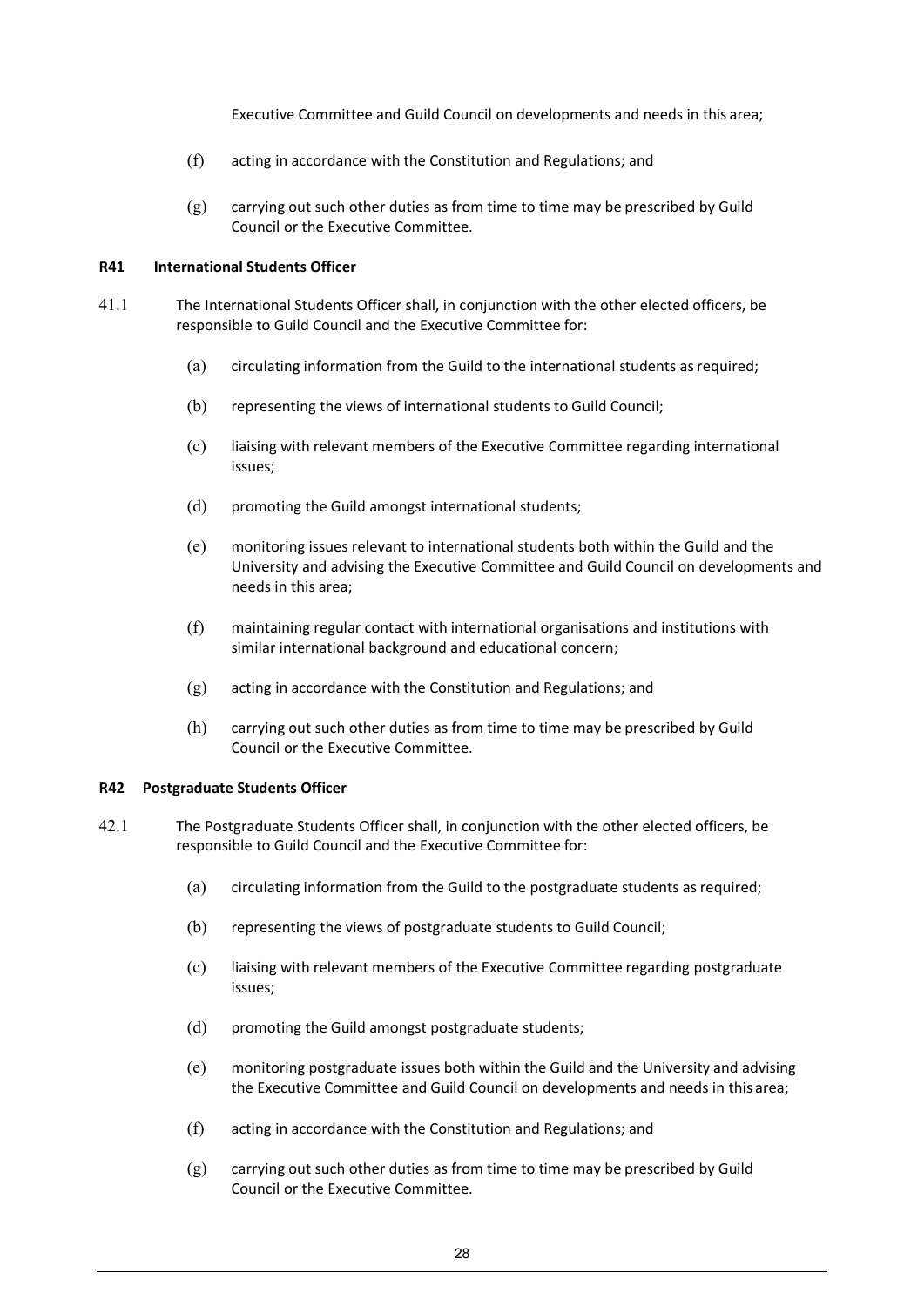# **R43 Councillors**

- 43.1 Councillors shall be responsible to Guild Council for:
	- (a) circulating information from the Guild to students enrolled in their faculty asrequired;
	- (b) representing the views of students enrolled in their faculty to Guild Council;
	- (c) liaising with relevant members of the Executive Committee regarding issues of students enrolled in their faculty;
	- (d) promoting the Guild amongst students enrolled in their faculty;
	- (e) monitoring issues of students enrolled in their faculty both within the Guild and the University and advising the Executive Committee and Guild Council on developments and needs in this area;
	- (f) acting in accordance with the Constitution and Regulations; and
	- (g) carrying out such other duties as from time to time may be prescribed by Guild Council.
- 43.2 Councillors shall be entitled to the use of such Guild resources that are necessary to enable them to carry out their duties pursuant to the Constitution and Regulations.

## **R44 Reimbursements and Honorarium**

- 44.1 Elected officers are entitled to such reimbursements as resolved by Guild Council, including:
	- (a) reimbursement for travel expenses incurred in order to conduct official Guild business; and
	- (b) reimbursement for out of pocket expenses.
- 44.2 Guild Council may resolve to award an elected officer a wage in exchange for productive work completed, provided that the wage be set at the appropriate 'national minimum wage' of the day. This shall be maintained in policy, and updated with respect to the annual budget.

#### **R45 Acting Elected Officers**

- 45.1 If a casual vacancy arises or an elected officer has a leave of absence under Rule 22:
	- (a) if the elected officer is the President, the Guild Secretary (or if the Guild Secretary is absent or unable to act, the Treasurer) may exercise the powers and responsibilities in Rule 30;
	- (b) if the elected officer is other than the President, the President may exercise thepowers and responsibilities of the elected officer.
- 45.2 Rule 45.1 applies until the next meeting of Guild Council or the Executive Committee, whichever is first in time.
- 45.3 If the next meeting under Rule 45.2 is Guild Council, Guild Council must:
	- (a) in the case of a casual vacancy, hold a casual vacancy election;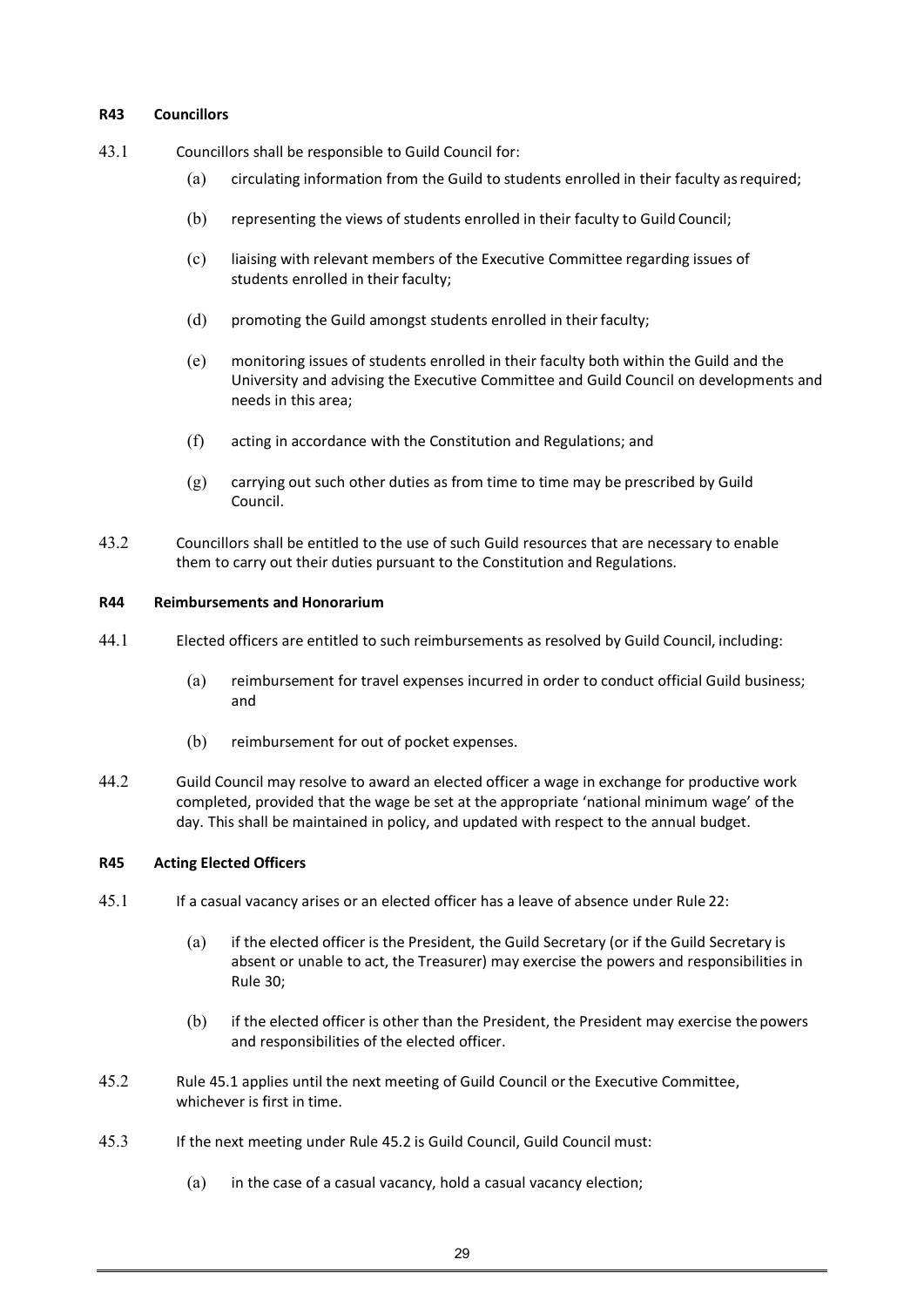- (b) otherwise, appoint a student to exercise the power and responsibilities of the elected officer position until the leave comes to an end.
- 45.4 If the next meeting under Rule 45.2 is the Executive Committee, the Executive Committee may appoint a student to exercise the powers and responsibilities of the elected officer position until:
	- (a) in the case of a casual vacancy, the casual vacancy is filled by Guild Council; or
	- (b) otherwise the leave of absence comes to an end.
- 45.4 The Secretary may temporarily appoint a currently serving member of the executive committee to a temporary casual vacancy when notified of a leave of absence under Rule 22 unit the next meeting of the Guild Council, or Executive Committee, pursuant to Rule 45.2 where the temporary arrangement will be noted, and if continuing should be passed at the respective meeting.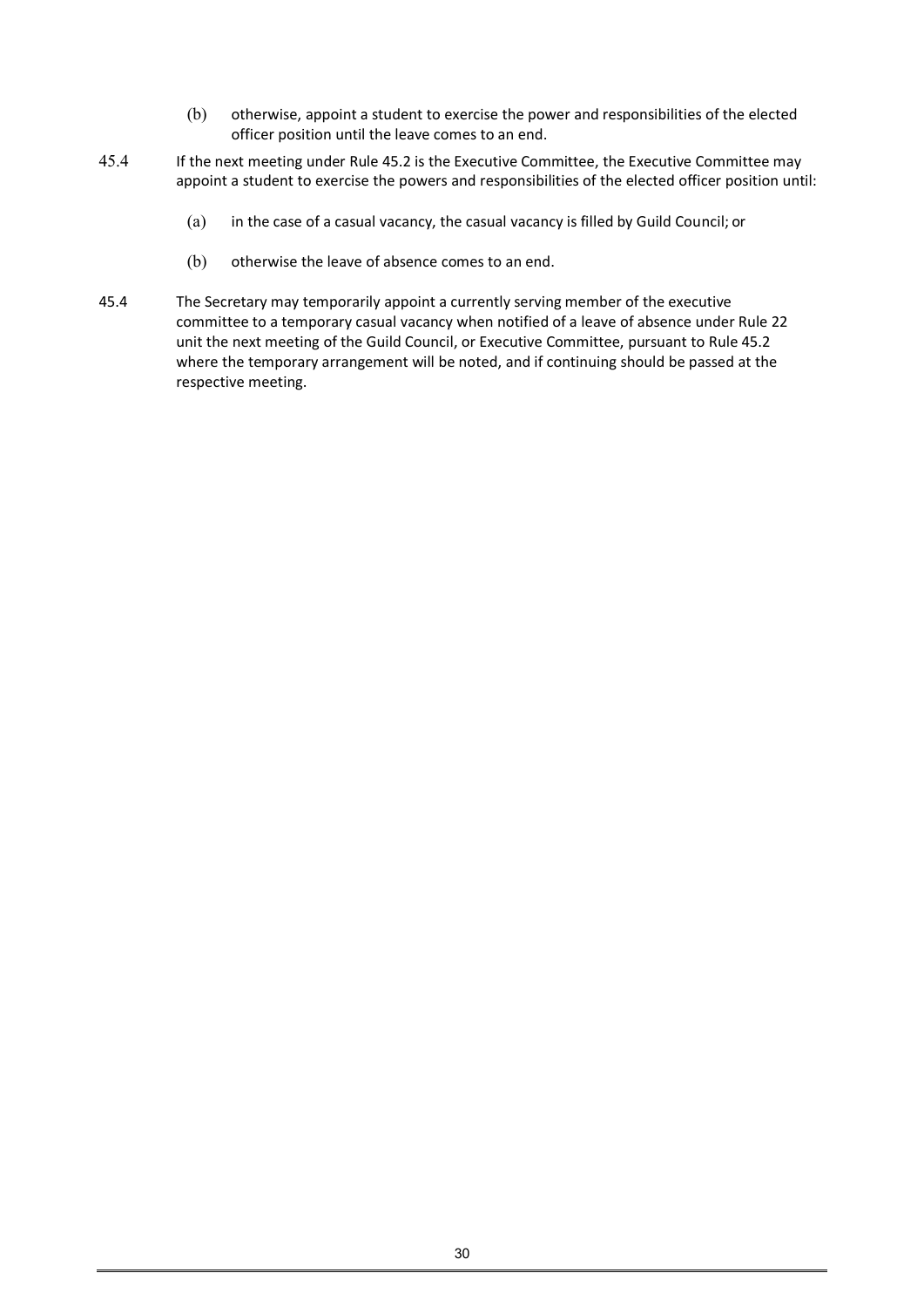#### **Part 5 – Guild Publications**

#### **R46 Guild Newspaper**

- 46.1 The President and/or the Executive Committee shall direct the Guild Newspaper Editors to comply with the following requirements:
	- (a) Editing at least 4 issues of the Guild Newspaper in the year of the term of office;
	- (b) Holding the Guild accountable by reporting on any activity that is deemed to be outside the interests of the student body;
	- (c) Ensuring student submitted creativity and opinion is a primary aspect of the Guild Newspaper, in print or otherwise;
	- (d) Ensuring the Guild Newspaper has content relating to the activities of the Guild as submitted by the elected officers and/or the councillors;
	- (e) A complete copy of each edition of the Guild Newspaper must be available for the President to authorise at least three days prior to it going to print. The President may withhold authorisation if any of Rule 46.1 has not been complied with;
	- (f) Ensuring content of the Guild Newspaper is consistent with the Guild's resolutions and any policy formulated of which notice has been given to the Guild Newspaper Editors;
	- (g) Ensuring contents of the Guild Newspaper are not discriminatory on the grounds of race, lawful sexual orientation, religion, gender or other attribute prohibited by the Anti-Discrimination Act 1991;
	- (h) Complying with legal requirements to report such items as election and referendum details and other items as specified by the Constitution and Regulations;
	- (i) Ensuring that all meetings of Guild Council are covered and reported on comprehensively within a reasonable timeframe following meetings;
	- (j) Ensuring that editions of the Guild Newspaper are timetabled appropriately to report the activities of the Guild;
	- (k) Ensuring the content of the Guild Newspaper is not defamatory, a breach of copyright or otherwise inconsistent with any law;
	- (l) Ensuring the Guild Newspaper must at all times appear to be neutral on matters relating to any election and/or a candidate or electoral group in any election;
	- (m) Ensuring the Guild Newspaper shall not contain any reference to support for or against a candidate or electoral group in any election;
	- (n) Reporting to Guild Council and the Executive Committee on the affairs of the Guild Newspaper;
	- (o) Liaising with external organisations to seek appropriate advertising and to promote the Guild Newspaper;
	- (p) Complying with all lawful requests of the Executive Committee and Guild Council.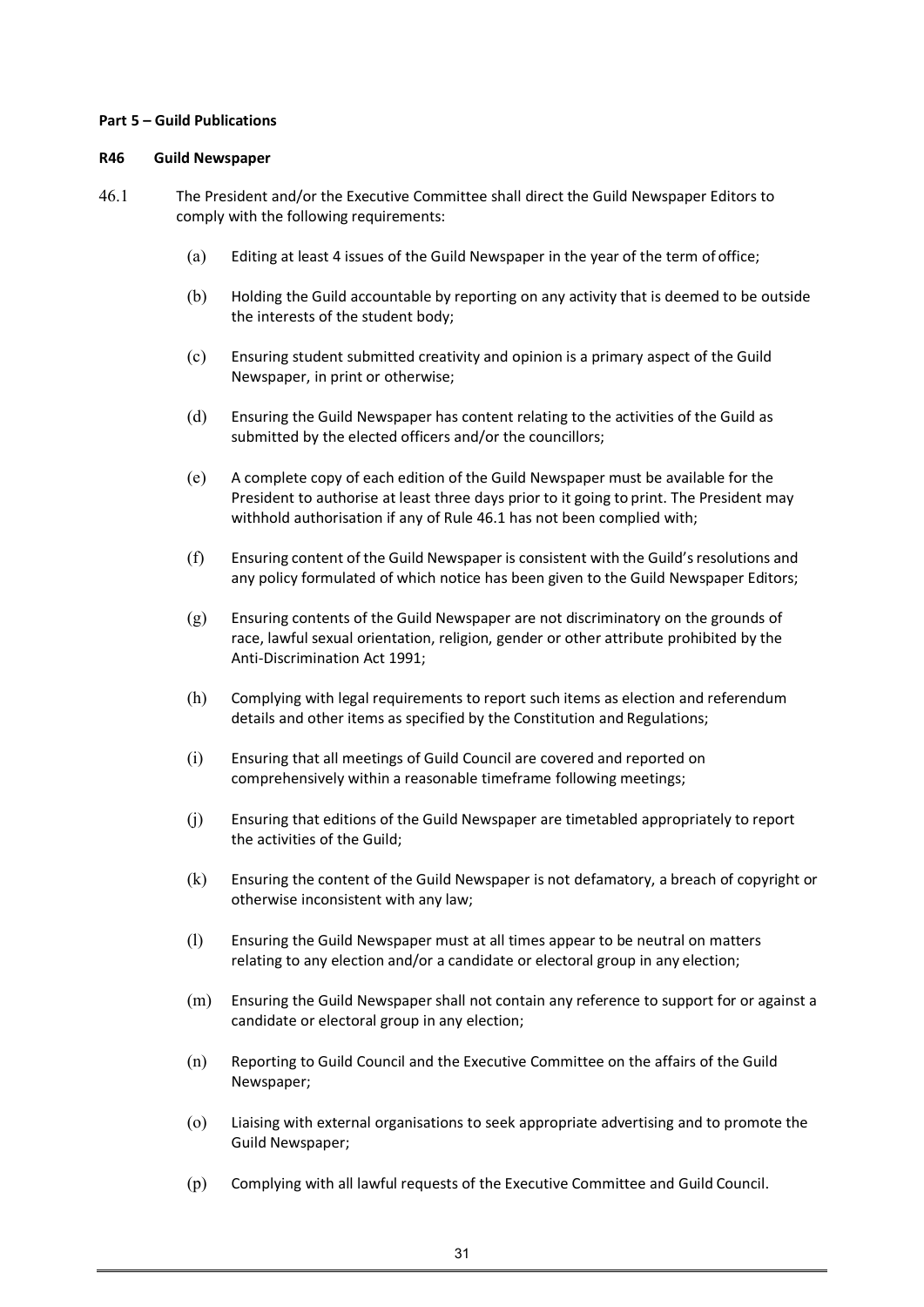# **Part 6 – Policy**

## **R47 Guild Policies**

- 47.1 Guild Council may adopt policy for the Guild, provided that where the Guild has no policy the Executive Committee may adopt policy between meetings of Guild Council but subject always to the ratification of Guild Council.
- 47.2 At least seven days' notice must be given for all motions that adopt, amend or withdraw policy.
- 47.3 All policy made shall be published in a manner as determined by the Guild Secretary, and shall take effect from the day of adoption or, where a date for commencement is specified, from the date specified therein.

# **R48 Staffing Policies**

- 48.1 At the first meeting of Guild Council in any term, Guild Council shall consider all policies applying to the employees of the Guild, including elected members, and shall:
	- (a) approve;
	- (b) amend; or
	- (c) withdraw,

such policies after taking into account the Guild's legal and industrial obligations.

- 48.2 Staffing policies may otherwise be approved, amended or withdrawn in accordance with Rule 47.
- 48.3 No full-time or part-time Guild staff member may canvass support for or against, and/or campaign for or against a candidate in any election under the Constitution or Regulations. Any full-time or part-time Guild staff member found to be in breach of this rule may be terminated on such period of notice as prescribed in the staff member's terms and conditions of employment.
- 48.4 The Guild Secretary will remind all Guild staff members of Rule 48.3 within 1 week after the opening of nominations for the annual elections.

#### **R49 Access to Guild Information**

- 49.1 Every student shall have the right to obtain access, in accordance with these Regulations, to any record in the possession of the Guild other than exempt records as specified in Rule 49.7.
- 49.2 A student who wishes to obtain access to a record may make a written request to the Guild Secretary, specifying the record to be accessed.
- 49.3 Within 14 days of receiving a request, the Guild Secretary shall give the applicant a decision on whether it should be granted. The Guild Secretary has the discretion of refusal of access or deferment of access.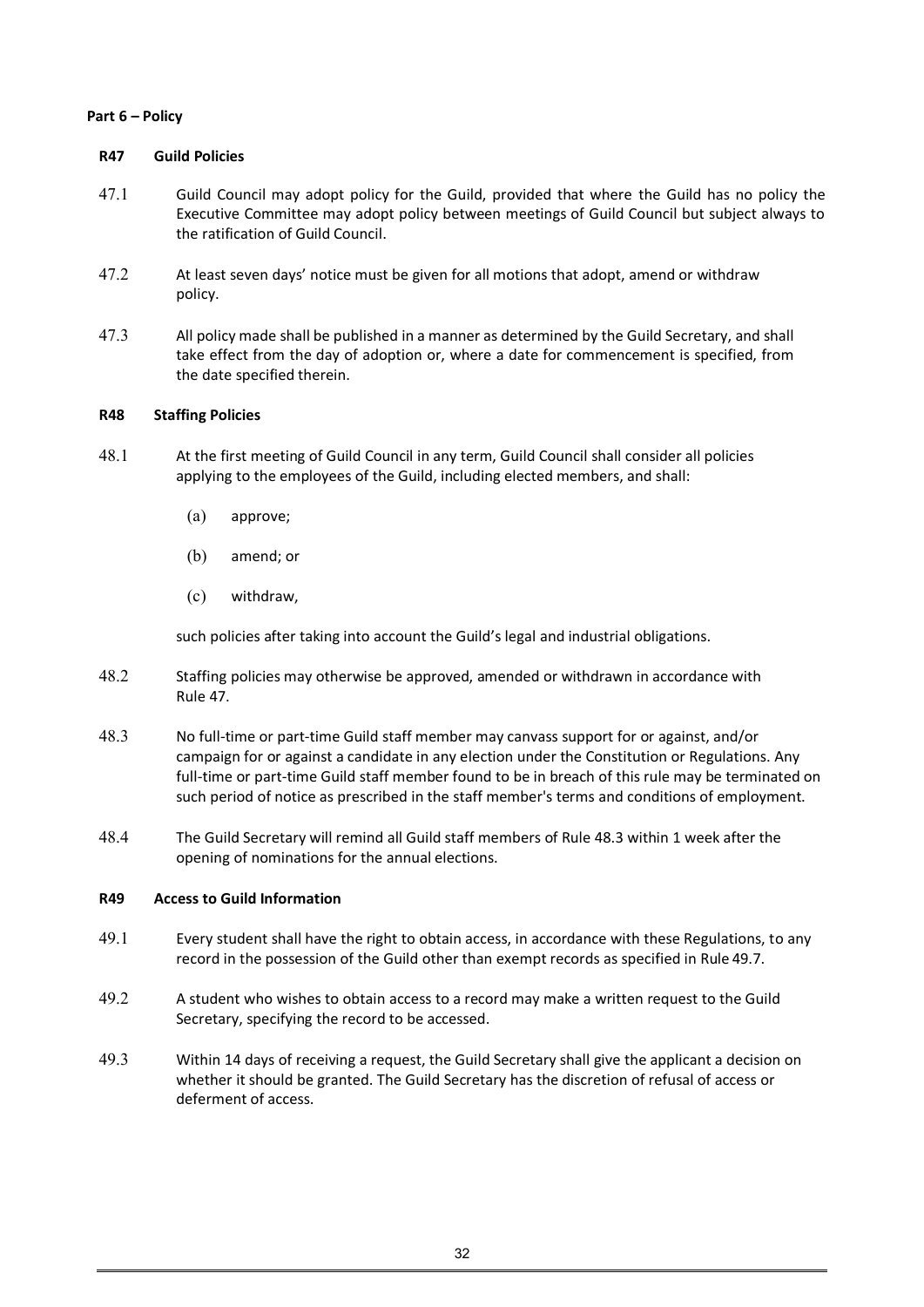- 49.4 Where the Guild Secretary approves a request properly made in accordance with these Regulations, the Guild Secretary will give the access to the record within 14 days of the approval.
- 49.5 Appeals against a decision to refuse or defer access to Guild information may be made to the Executive Committee, in writing, within seven days of the decision being made. The Executive Committee's decision to grant, deny or defer access shall be final.
- 49.6 Access shall mean a reasonable opportunity to inspect the record, or, if the Guild Secretary determines, provision of a copy of the record.
- 49.7 Records exempt from access shall include the following:
	- (a) records that are commercially confidential, including contracts with external bodies;
	- (b) records that have not been and are required to be ratified or confirmed;
	- (c) legal records, including records that contain legal advice;
	- (d) records relating to personal or staffing matters, including records containing private details of another student, or of a staff member of the Guild;
	- (e) minutes of an "in camera" session of a Guild body;
	- (f) records relating to business affairs, that if disclosed, could be deemed to adversely affect the interests of the Guild;
	- (g) records the disclosure of which would be, in the opinion of the Executive Committee, contrary to the interests of the Guild;
	- (h) records the disclosure of which would prejudice the conduct of an inquiry or investigation;
	- (i) records the disclosure of which may adversely affect the financial position of the Guild;
	- (j) records the disclosure of which would constitute a breach of confidence or would otherwise be unlawful; or
	- (k) documents relating to a matter which deals with a legal proceeding, undertaken by the Guild.
- 49.8 The Guild shall not be liable for expenses of transmission of documents.
- 49.9 The Guild Secretary shall cause to be published and/or to be made available for perusal, in a manner that is reasonably accessible to all students, up to date copies of:
	- (a) the Constitution and Regulations;
	- (b) the policies of the Guild;
	- (c) the annual reports of the Guild; and
	- (d) the minutes and agenda papers of Guild Council meetings, incorporating financial statements and reports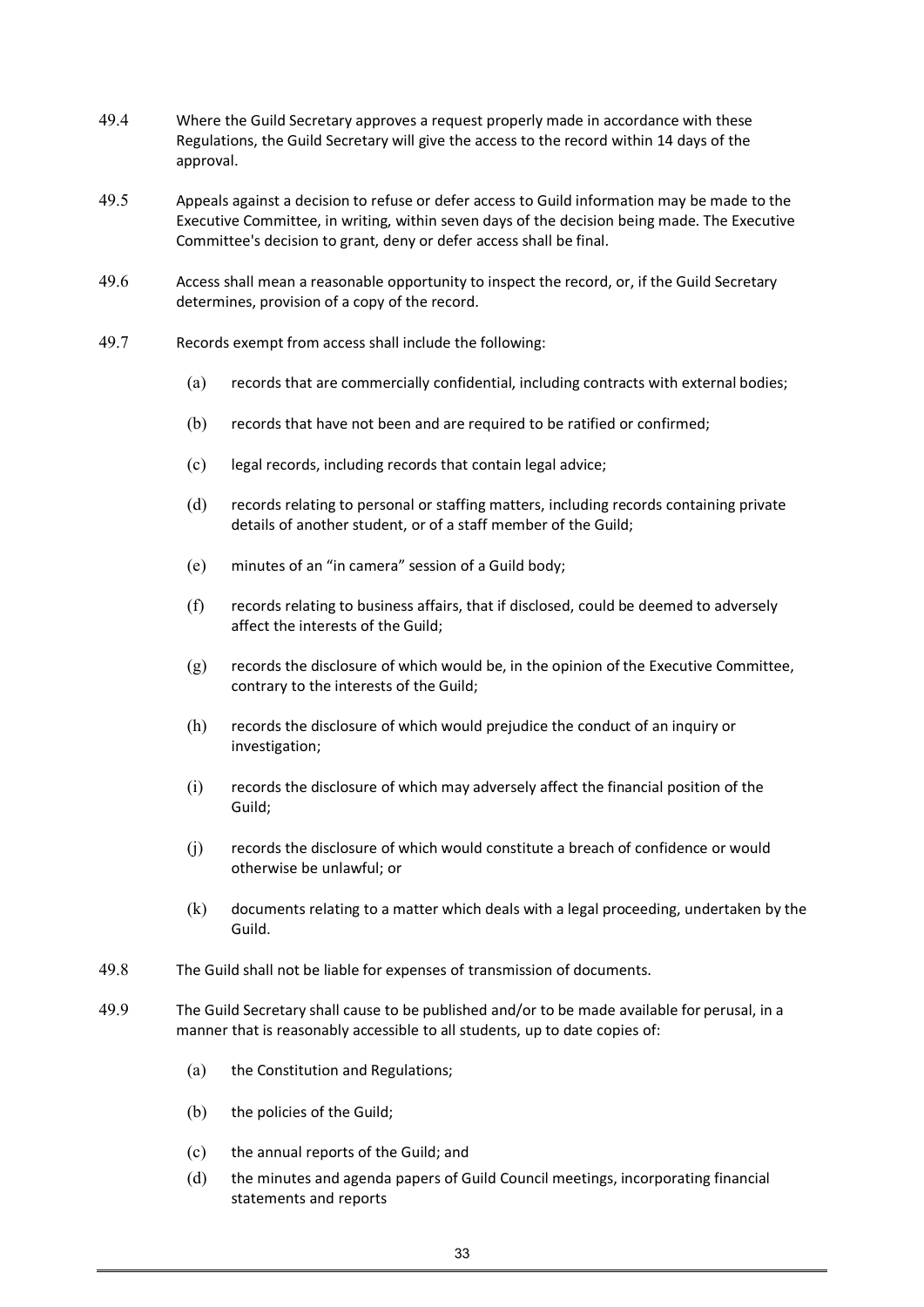#### **Part 7 – Finance and Legal**

#### **R50 Guild Budget**

- 50.1 The Treasurer shall be responsible for preparing the Budget in liaison with the Guild's Finance Manager, and for recommending the Budget to Guild Council. The Treasurer will issue explanatory notes when recommending the Budget to Guild Council.
- 50.2 The Treasurer shall be responsible for the form in which the Budget is prepared, and presented to Guild Council, provided that the Budget shall indicate the proposed expenditure by headings specifying departmental allocations, programs and/or policy areas.
- 50.3 The Budget shall contain estimates of expected income and expenditure and will include provision for:
	- (a) interest and redemption of any loan liability incurred by the Guild;
	- (b) depreciation of its capital assets;
	- (c) provision for replacement of capital assets; and
	- (d) repairs and maintenance of properties.
- 50.4 All monies shall be expended in accordance with the Budget.
- 50.5 Notwithstanding Rule 50.4, where a determination is made by the Executive Committee that expenditure should be made for which there is no appropriation in the Budget, Guild Council may authorise that such expenditure be made.
- 50.6 Funds appropriated shall only be available for the financial year of approval. At the close of each financial year, all authorisations of expenditure as adopted in the Budget, shall lapse.

#### **R51 Income and Expenditure**

- 51.1 The Treasurer shall be responsible for preparing and maintaining a Financial Procedures Manual, which shall specify:
	- (a) internal control procedures covering financial delegations;
	- (b) a chart of the accounts of the Guild;
	- (c) procedures for identification and accounting of losses;
	- (d) procedures for petty cash and reimbursement for incidental expenses;
	- (e) information as to the financial administration of the Guild;
	- (f) the financial forms, practices and procedures to be used or followed by the Guild for cash management, asset management (i.e. recording and administration of Guild assets), insurance, banking, financial records, financial information systems, payroll, recording receipts and payments, purchasing, inventories, matters concerning investments, and all other matters deemed relevant;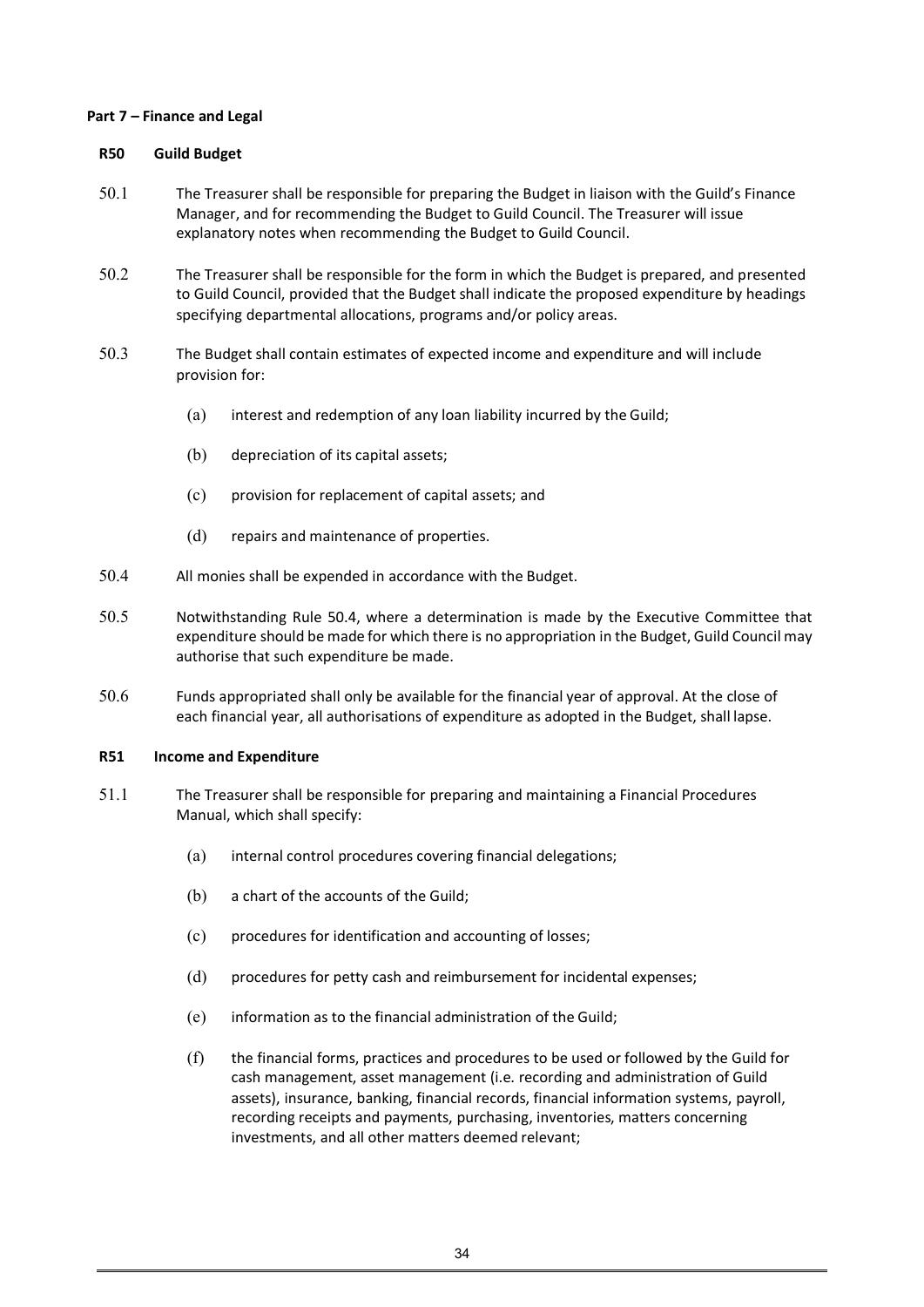- (g) a register of accountable documents, authorised employees and elected officers, specifying the limits of authority for each employee and elected officer;
- (h) subject to approval of Guild Council, the Executive Committee may establish additional accounts as required, and may close any fund accounts so established;
- (i) Guild Council may invest monies that are temporarily surplus in any account kept by it, provided that no such investment shall have a term in excess of 6 months, notwithstanding that Guild Council may, from time to time, establish amounts of monies to be invested as Guild Council deems fit;
- (j) no liabilities for expenditure of Guild moneys shall be incurred, unless they are necessary for the attainment of the objects of the Guild, and duly authorised by Guild Council, and such liabilities shall be promptly identified, assessed and recorded; and
- (k) any motion authorising the expenditure of the moneys of the Guild shall state the maximum amount of money the expenditure of which is authorised and shall also state the purpose for which the said money is to be used.
- 51.2 The Financial Procedures Manual must be consistent with the following principles:
	- (a) All documentation supporting authorised payments must be filed in chronological order;
	- (b) Authorised employees and elected officers shall be responsible for the correctness, regularity and propriety of expenditures authorised by them, and shall not delegate their authority;
	- (c) An authorised employee or elected officer shall not authorise a payment unless after making such checks that are necessary, the authorised employee or elected officer is satisfied that moneys are available for the payment of that amount and the account for payment has been properly raised;
	- (d) All expenditure, in any financial year, from Guild accounts shall be charged to the appropriate line item of expenditure, as outlined in the Budget;
	- (e) Payments shall be disbursed by cheques drawn on the Guild bank account or by electronic funds transfer, except for amounts not exceeding \$100.00, which may be paid from petty cash;
	- (f) For the purposes of making petty cash disbursements, there shall be an imprest account with a maximum of \$1000.00;
	- (g) No payment shall be made by the Guild whether for goods, services, a capital or other item, or for any other purpose, in excess of \$15,000.00 without the prior approval of Guild Council or the Executive Committee provided that any such payment made without prior approval may be ratified by the Executive Committee or Guild Council;
	- (h) Depreciation shall be charged at a rate considered by the Guild Auditor to be appropriate;
	- (i) No portion of the income or property will be distributed, paid or transferred by wayof dividend, bonus or otherwise amongst the Guild's members;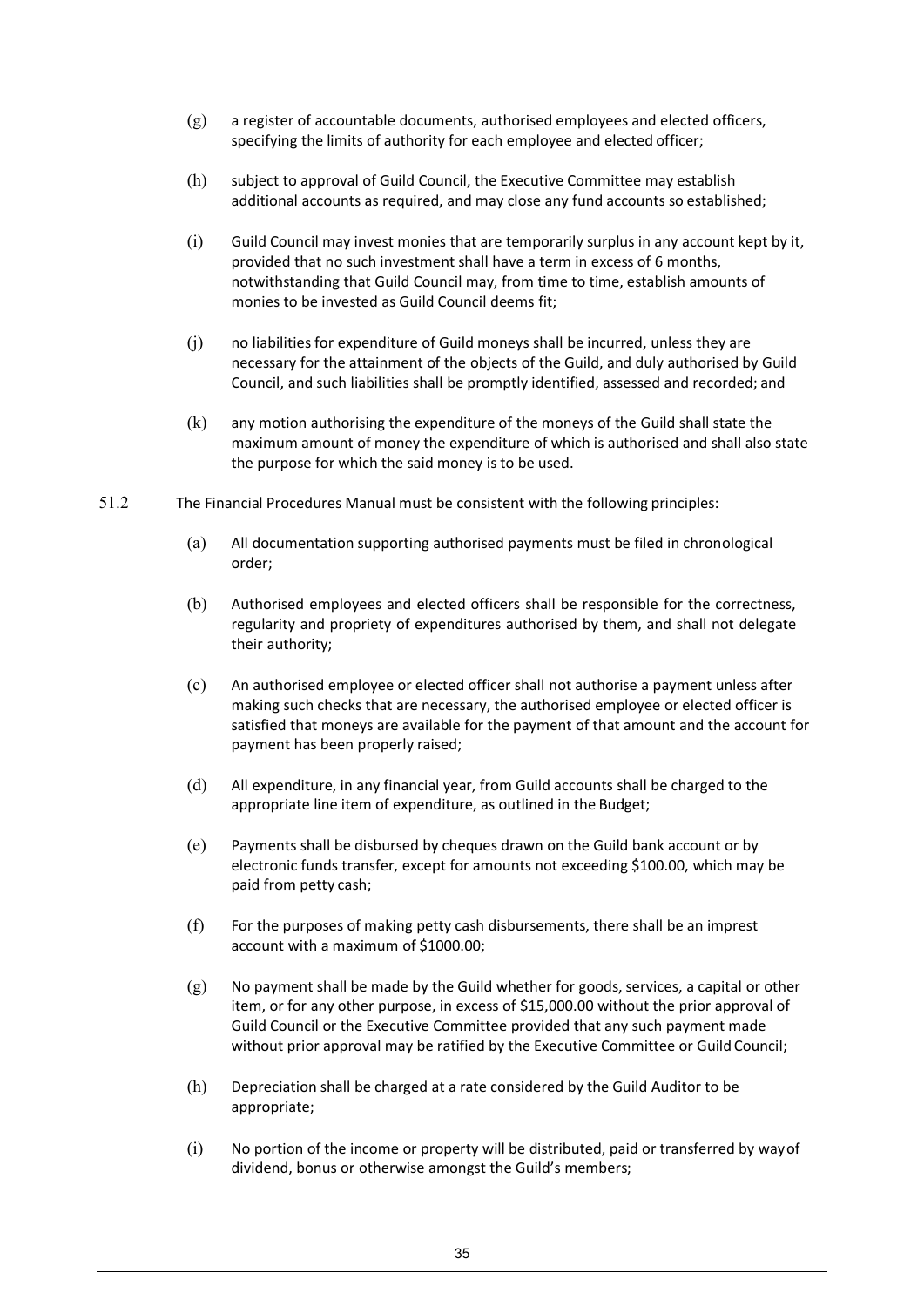- (j) All income shall be duly and promptly receipted and recorded, and deposited in the appropriate authorised Guild accounts; and
- (k) All expenditure must be withdrawn from Guild accounts, and shall be duly and promptly identified and recorded.
- 51.3 The Financial Procedures Manual must be consistent with the Constitution and Regulations.
- 51.4 The Financial Procedures Manual shall be approved by the Executive Committee.
- 51.5 All elected officers and employees of the Guild shall comply with the Financial Procedures Manual.
- 51.6 An elected officer or employee of the Guild shall not cause or permit any expenditure except by way of, or for the purposes of, a payment that:
	- (a) has been properly authorised; and
	- (b) has correct supporting documentation,

as stipulated by the Financial Procedures Manual.

# **R52 Powers and Responsibilities of the Guild Auditor**

- 52.1 The Guild Auditor is to report on and in respect of the annual financial statements as prepared for presentation to the Annual General Meeting, and may report in respect of other statements of account prepared on behalf of the Guild, whether or not:
	- (a) they have received all the information and explanation required by them;
	- (b) such statements are in the form required and are in agreement with the accounts; and
	- (c) in the Guild Auditor's opinion:
		- (i) the requirements of the Constitution and Regulations have been complied with in all material respects related to the establishment and keeping of proper accounts; and
		- (ii) the statements have been drawn up so as to present a true and fair view of the transactions of the Guild for the financial year just ended, and of the financial position as at the close of that year.
- 52.2 The Guild Auditor is to transmit the auditor's report on the annual financial statements and other such statements to Guild Council.
- 52.3 The Guild Auditor shall, at all reasonable times, have full and free access to all accounts required to be audited and to all property relating to such accounts.
- 52.4 The Guild Auditor may require any person having responsibility with respect to accounts that are subject to audit, to furnish them such information, advice or explanation as the Guild Auditor thinks necessary, with respect to the audit, and a person so required must furnish the information, advice or explanation required to be furnished.
- 52.5 The Guild Auditor has a general duty to prepare a full and accurate report on any audit performed under the Constitution and Regulations.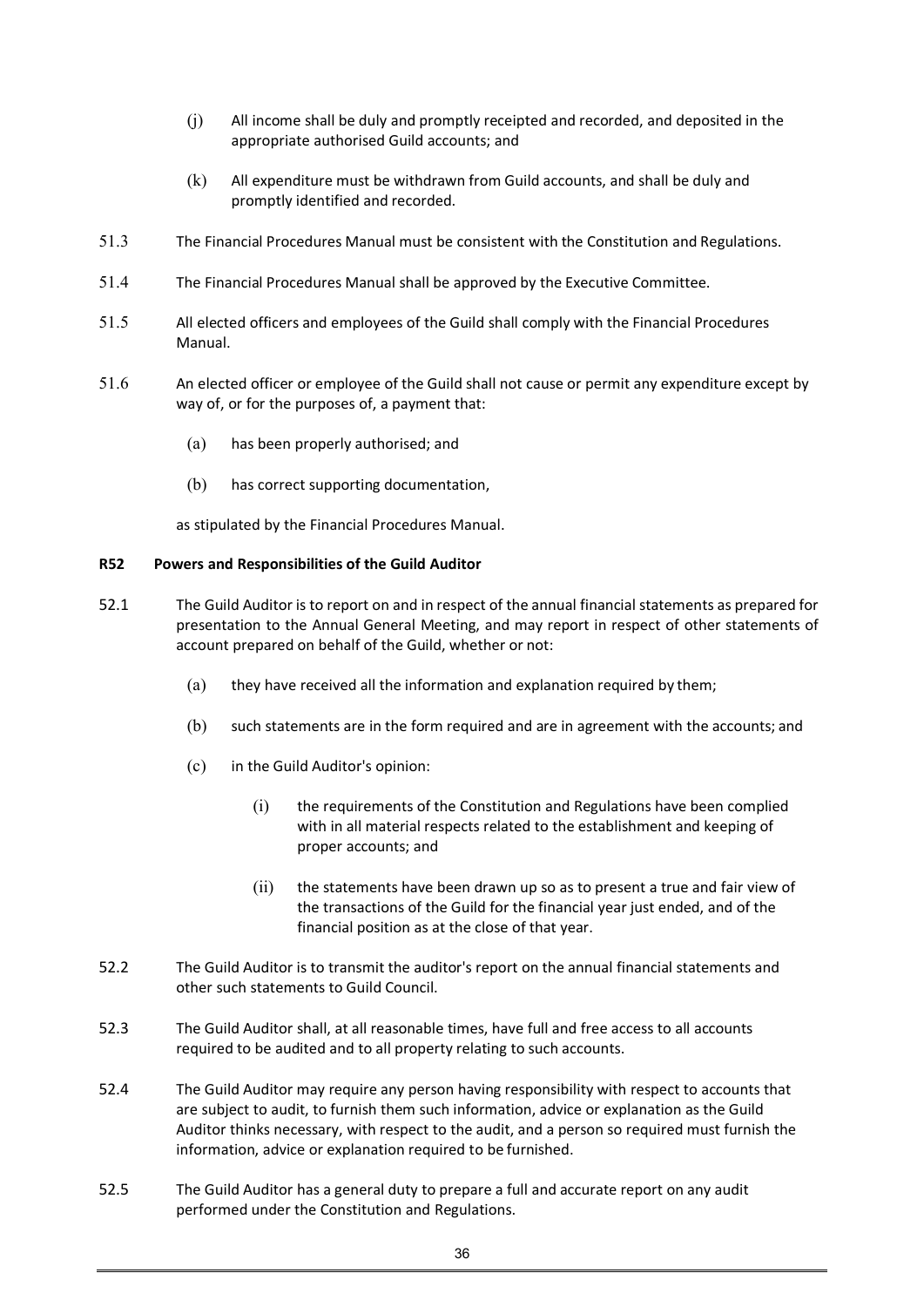# **R53 Common Seal**

- 53.1 The Common Seal shall only be used under the authority of a resolution of Guild Council.
- 53.2 Each instrument to which the seal is affixed must be signed by any two of:
	- (a) President;
	- (b) Guild Secretary; or
	- (c) Treasurer.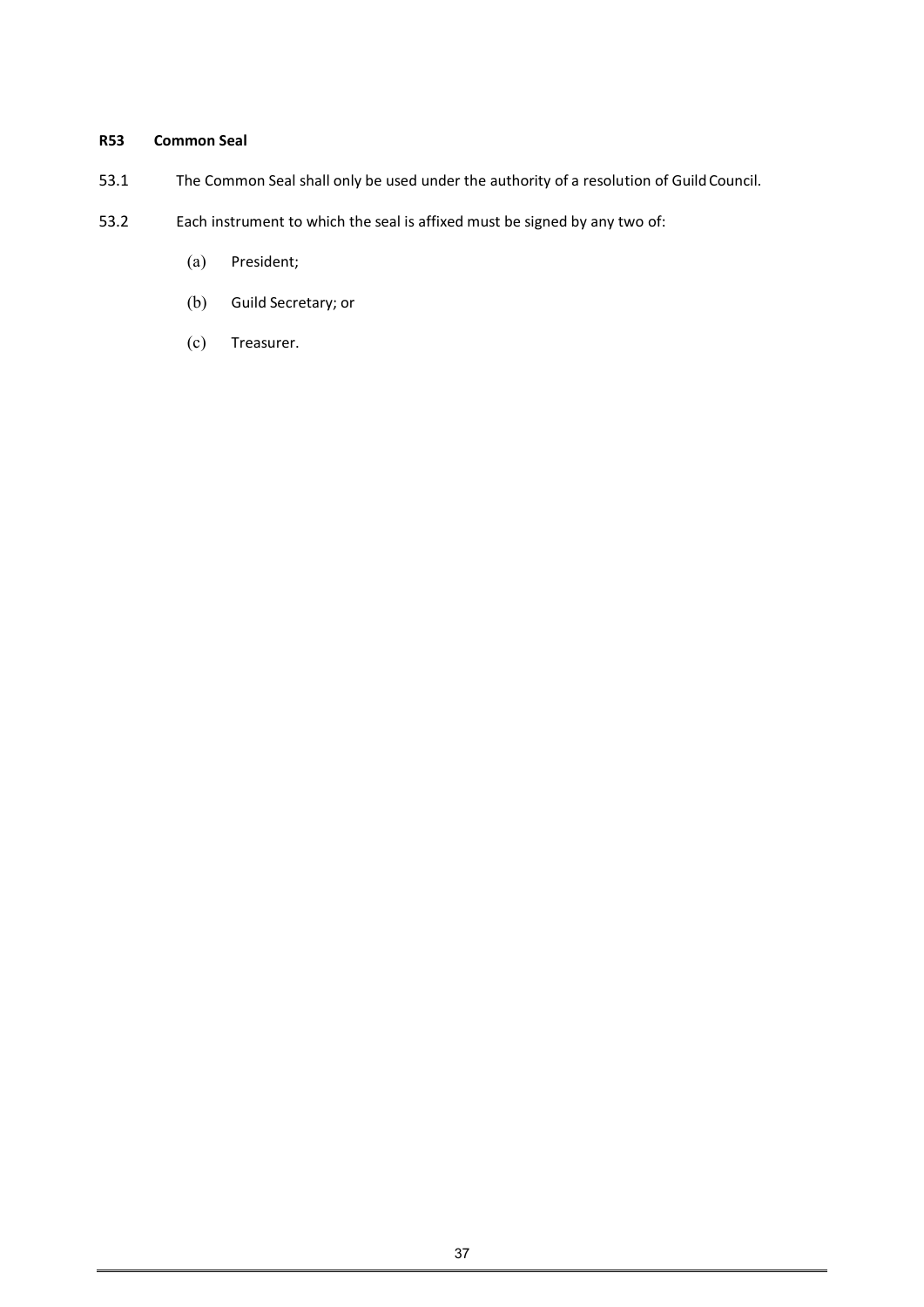## **Part 8 – Elections**

## **R54 Election Regulations**

- 54.1 Subject to clause C16.1 of the Constitution, Guild Council must make regulations for the conduct of free and democratic elections with independent oversight.
- 54.2 Guild Council shall make and amend Election Regulations to give effect to R54.1.
- 54.3 In addition to clause 14.1 of the Constitution, the position of Abilities Officer shall be created.
- 54.4 Per clause 15.3 of the Constitution, no more than five persons may, on a shared basis, stand as candidates and hold the office of Guild Newspaper Editor.
- 54.5 Per clause 15.4 of the Constitution, the position of Vice-President (Gender and Sexuality Rights) shall be interpreted as made up of two positions with differing eligibilities to stand as, vote for, and nominate or second candidates in elections:
	- (a) Vice-President (Gender & Sexuality Rights) Queer;
	- (b) Vice-President (Gender & Sexuality Rights) Women.
- 54.6 In addition to clause 18 of the Constitution:
	- (a) Only Queer identifying students may stand as, vote for, and nominate or second candidates in an election for Vice-President (Gender & Sexuality Rights) – Queer;
	- (b) Only women identifying students may stand as, vote for, and nominate or second candidates in an election for Vice-President (Gender & Sexuality Rights) – Women;
	- (c) Only students identifying as living with a disability may stand as, vote for, and nominate or second candidates in an election for Abilities Officer.
- 54.7 The following officers must be directly elected by students:
	- (a) President (1);
	- (b) Secretary (1);
	- $(c)$  Treasurer  $(1)$ ;
	- (d) Vice-President (Student Rights) (Up to 2);
	- (e) Vice-President (Campus Culture) (Up to 2);
	- (f) Vice-President (Sport) (Up to 2);
	- $(g)$  Vice-President (Gender & Sexuality Rights Queer) (1);
	- (h) Vice-President (Gender & Sexuality Rights Women) (1);
	- (i) Guild Newspaper Editor (Up to 5);
	- $(i)$  Environment Officer (Up to 2);
	- $(k)$  Caboolture Campus Officer (Up to 2);
	- (1) Indigenous Officer (Up to 2);
	- (m) International Students Officer (Up to 2);
	- (n) Postgraduate Students Officer (Up to 2);
	- (o) Abilities Officer (Up to 2);
	- (p) Science & Engineering Faculty Councillor (Up to 2);
	- (q) Business Faculty Councillor (Up to 2);
	- $(r)$  Law Faculty Councillor (Up to 2);
	- (s) Creative Industries Faculty Councillor (Up to 2);
	- (t) Education Faculty Councillor (Up to 2);
	- (u) Health Faculty Councillor (Up to 2).